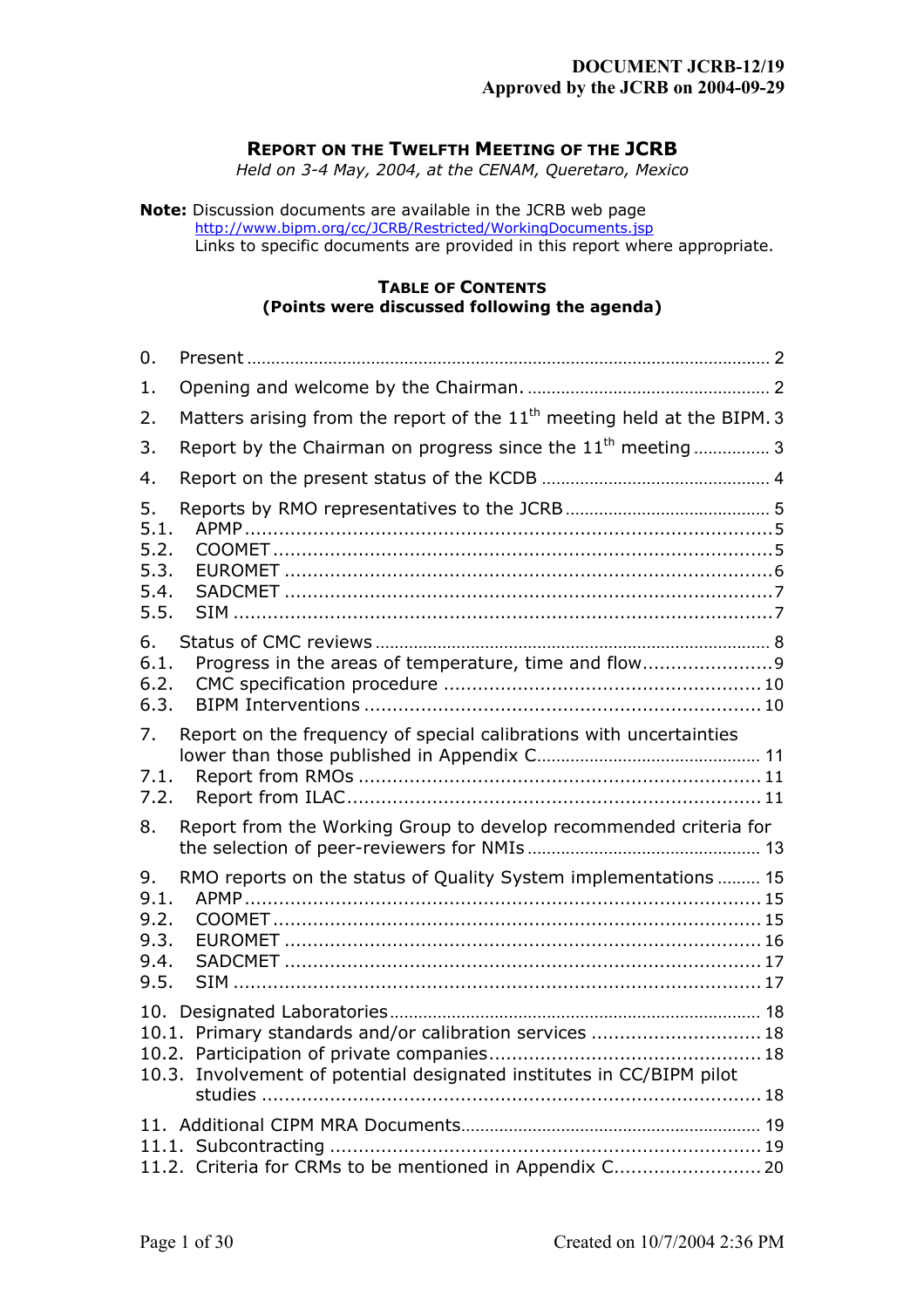# **DOCUMENT JCRB-12/19 Approved by the JCRB on 2004-09-29**

| 11.3. Requirements for quality systems based on ISO Guide 34, to<br>be maintained by institutes claiming customer services in Appendix |  |
|----------------------------------------------------------------------------------------------------------------------------------------|--|
|                                                                                                                                        |  |
|                                                                                                                                        |  |
|                                                                                                                                        |  |
|                                                                                                                                        |  |
|                                                                                                                                        |  |
| 17.1. Promotion of the CIPM MRA to regulators; use of logo and                                                                         |  |
|                                                                                                                                        |  |
| 17.2. MERA: A presentation and status report from EUROMET 27                                                                           |  |
|                                                                                                                                        |  |
|                                                                                                                                        |  |
|                                                                                                                                        |  |

#### <span id="page-1-0"></span>0. Present

# Dr. William Anderson SIM Dr. Vladimir I Belotserkovskiy COOMET Prof. Matey Bily COOMET Dr. Stephen Carpenter SIM Dr. Ismael Castelazo BIPM Dr. Christine de Groot SIM Mr. Paul Hetherington EUROMET Dr. Hidetaka Imai **APMP** Dr. Robert Kaarls CIPM Prof. Dr Michael Kühne FUROMET Mr. Lam Kong Hong **APMP** Ing. Quím. Luis Mussio SIM Dr. Attilio Sacconi **EUROMET** Dr. Takashi Usuda APMP Prof. Andrew Wallard BIPM (Chairman) Dr. Nikolai Zhagora COOMET

Additionally, 10 observers were present. A complete list of delegates, with their affiliations and contact data, as well as the names of observers, is given in **[Document JCRB-12/01](https://www.bipm.org/cc/JCRB/Restricted/12/12_01_List_of_participants_20040512.pdf)**

<span id="page-1-1"></span>

| Opening and welcome by the Chairman<br>Ι. |
|-------------------------------------------|
|-------------------------------------------|

**[Back to Table of Contents](#page-0-0)**

**[Back to Table of Contents](#page-0-0)**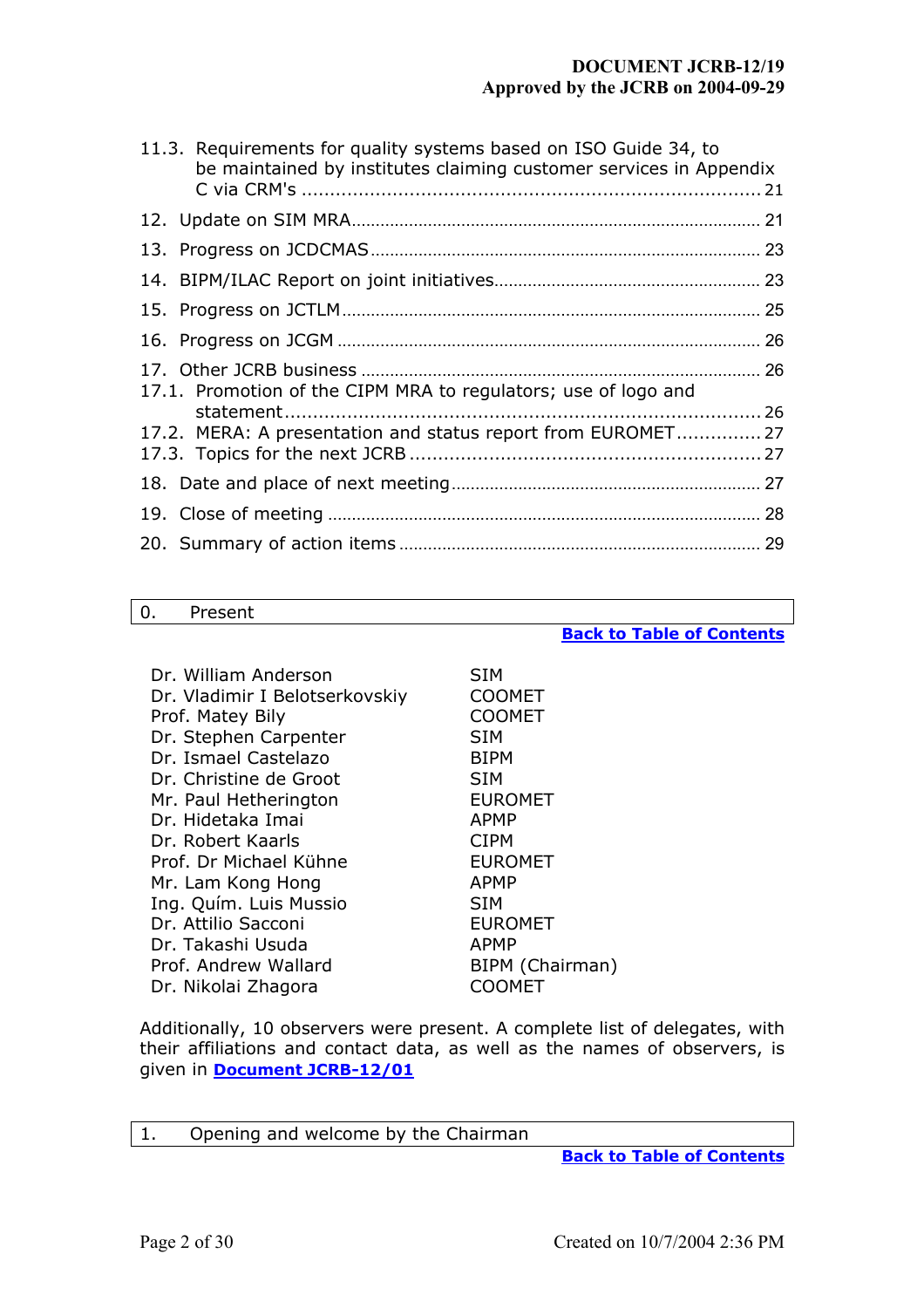The Chairman opened the meeting and invited attendees to introduce themselves. Subsequently, he asked for comments on the meeting Agenda, which were noted and are reflected in the table of contents for this report, as well as in **[Document JCRB-12/00](https://www.bipm.org/cc/JCRB/Restricted/12/12_00_Agenda_20040518.pdf)**.

# <span id="page-2-0"></span>2. Matters arising from the report of the  $11<sup>th</sup>$  meeting held at the BIPM **[Back to Table of Contents](#page-0-0)**

The Chairman asked for comments on the  $11<sup>th</sup>$  JCRB meeting Report and reviewed **[Document JCRB.12/02](https://www.bipm.org/cc/JCRB/Restricted/12/12_02_Action_items_11th_JCRB.xls)** ("Action items from the 11<sup>th</sup> JCRB"). Action items that required further discussion had been already included in the agenda for this meeting. The  $11<sup>th</sup>$  meeting Report was approved.

# <span id="page-2-1"></span>3. Report by the Chairman on progress since the  $11<sup>th</sup>$  meeting **[Back to Table of Contents](#page-0-0)**

The Chairman reported that there has been a slow but steady increase in the number of CMCs published in Appendix C. He noted that there had been some disagreements among technical experts in the areas of Thermometry, Time and Frequency and Flow. However, recent progress indicated that those problems would be solved and we would see CMCs published in the near future.

Prof. Wallard asked all RMO Representatives to let him know if there is any problem with the inter-regional CMC review, which, at the moment, seems to be proceeding without problems. He commented that he holds a regular management meeting with Dr. Claudine Thomas, Head of the KCDB Office at the BIPM, and with the Executive Secretary of the JCRB. A document on BIPM Interventions will be presented for approval by the JCRB on point 6.3 of the Agenda.

He expressed his satisfaction with the smooth transition that has taken place from Dr. Angela Samuel, former Executive Secretary of the JCRB, to Dr. Ismael Castelazo.

The Chairman indicated that the BIPM maintains a quality system for its measurement services, which is compliant with the ISO/IEC 17025 standard. While some administrative processes are yet to be incorporated, the QS is already showing its value with the identification of some areas where the BIPM could improve its efficiency.

Prof. Wallard reported that the number of signatories to the CIPM MRA is increasing. Of particular interest is the application of CARICOM, the economic union of fifteen Caribbean countries, to join as an Associate of the CGPM.

He reported that the BIPM/CIPM is reviewing all MRA-related documents to look for inconsistencies and provide clarifications where needed. **He**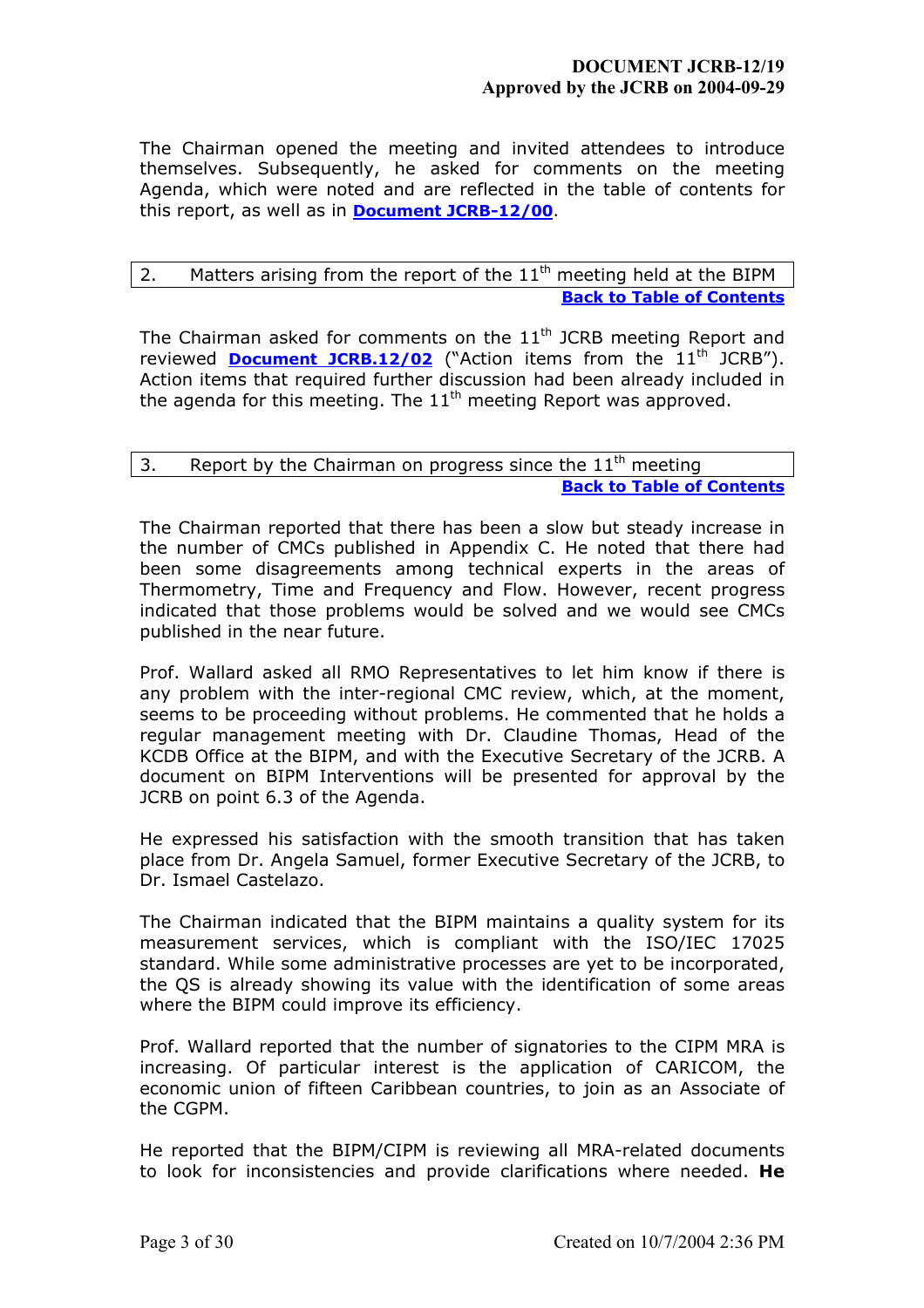**stressed that there is not any intention to rewrite the MRA** but that in some cases the language needed to be clarified.

The Chairman informed the JCRB that a Directors' meeting will complement the next JCRB meeting, in October. The Directors' meeting will be specifically aimed at the MRA.

# <span id="page-3-0"></span>4. Report on the present status of the KCDB

### **[Back to Table of Contents](#page-0-0)**

Dr. Ismael Castelazo presented the KCDB report (**[Document JCRB-12/03](https://www.bipm.org/cc/JCRB/Restricted/12/12_03_KCDB_Report.pdf)**) submitted by Dr. Claudine Thomas, Head of the KCDB Office. He summarized the current statistics on the KCDB and informed the JCRB that the number of visits is slowly but steadily increasing. Additionally, it has been noted that the quality of the visits has improved significantly with more searches of the database. Since the last report, Belarus, Chile, Chinese Taipei, Malaysia and Slovenia have been added to the list of economies with CMCs published in Appendix C.

The total number of CMCs in Appendix C will soon be reduced due to the use of tables of uncertainty by the area of Electricity and Magnetism. This is an improvement that will facilitate the identification of services by the users.

Two new features will be added to the database:

- 1. The final Excel files used to upload the CMCs will be available to the TC/WG Chairs, who may use them when revising or updating the capabilities of an NMI. These files differ from the ones in the CMC review web page in that they will be ordered by country and area and will include all format corrections normally done at the KCDB Office.
- 2. Absolute URL addresses will be available after a search in Appendix C. This will allow users to send a link to parties interested in specific capabilities of an NMI, without asking them to perform the search themselves.

Both facilities will be released before the next meeting of the JCRB.

A copy of the KCDB leaflet (**[Document 12-03a](https://www.bipm.org/cc/JCRB/Restricted/12/12_03a_KCDB_leaflet_2004.pdf)**) was presented. It had been widely distributed at the PITTCON 2004.

Dr. Castelazo then presented tables with statistics on participation in CIPM key comparisons (**[Document 12-03b](https://www.bipm.org/cc/JCRB/Restricted/12/12_03b_CMP_Summary_13Apr04.xls)**) and published CMCs (**[Document 12-](https://www.bipm.org/cc/JCRB/Restricted/12/12_03c_CMC_Summary_19Apr04.xls) [03c](https://www.bipm.org/cc/JCRB/Restricted/12/12_03c_CMC_Summary_19Apr04.xls)**), both presented by economy and by NMI.

It was remarked that in order to be clear and transparent to the user, it is essential that the (designated) institute, which is really carrying out the calibration and measurement services, is properly identified by its own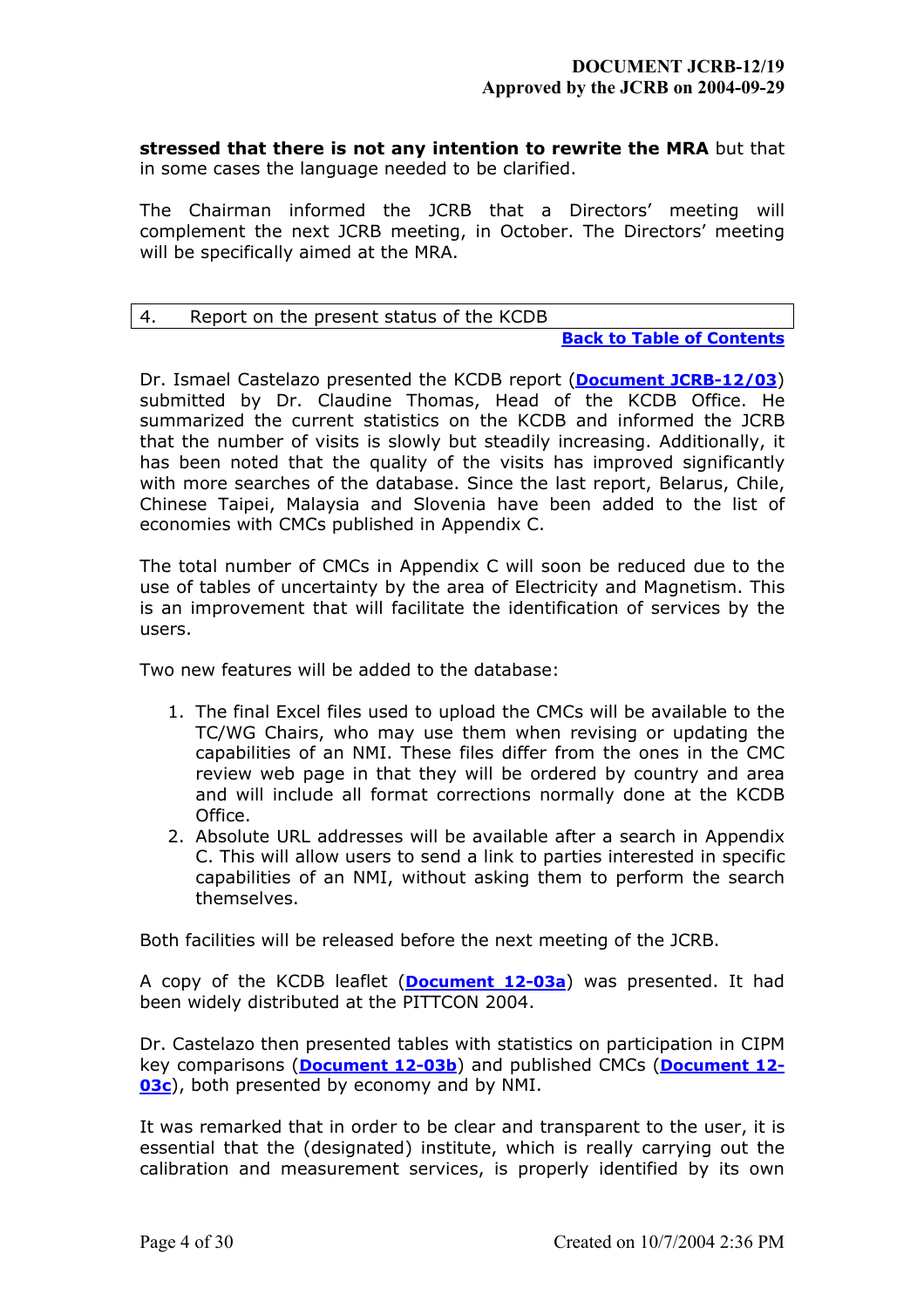name and acronym in the KCDB and is not hidden behind the name of an administrative coordinator in the country concerned.

### <span id="page-4-0"></span>5. Reports by RMO representatives to the JCRB

### <span id="page-4-1"></span>5.1. APMP

### **[Back to Table of Contents](#page-0-0)**

Mr. Lam Kong Hong tabled **[Document JCRB-12/05\(1\)](https://www.bipm.org/cc/JCRB/Restricted/12/12_05(1)_APMP_Report_12th_JCRBv2.pdf)** and informed the JCRB that Dr. Imai had handed over the APMP Chairmanship to him at their last General Assembly. The APMP Secretariat, nevertheless, will continue to be provided by NMIJ.

He mentioned that the 19<sup>th</sup> General Assembly had elected two new members from Korea and Chinese Taipei to the APMP Executive Committee. It was decided that the 20<sup>th</sup> General Assembly will be held on 18-22 October, 2004, in Beijing, and the  $21<sup>st</sup>$  GA, in 2005, will be hosted by KRISS, in Korea.

The APMP Chairman reported that the APMP-SIM Workshop in Kuala Lumpur had been very successful. Templates for calibration and measurement procedures as well as a quality manual were developed, with the intention of helping NMIs with less experience develop their quality systems. These documents will be soon published in the APMP web page.

Mr. Lam informed the meeting that the quality system information reported by APMP NMIs has been reviewed and accepted by the Technical Committee on Quality Systems. Other Technical Committees in the various metrology fields are in the process of reviewing the competence of the technical experts who carried out the peer-reviews and whether all the published CMCs are covered by the quality systems.

Responding to a question from Dr. Zhagora, Mr. Lam indicated that the Democratic People's Republic of Korea (North Korea) is a full member of APMP, although it has not yet submitted any CMCs.

## <span id="page-4-2"></span>5.2. COOMET

#### **[Back to Table of Contents](#page-0-0)**

Dr. Vladimir Belotserkovskiy tabled document **[JCRB-12/05\(2\)](https://www.bipm.org/cc/JCRB/Restricted/12/12_05(2)_COOMET_Report.zip)**, which included the COOMET report and seven appendices. He explained that five COOMET members (Bulgaria, Germany, Lithuania, Romania and Slovakia) have submitted their CMCs through EUROMET and that is the reason why only Russian CMCs had been submitted through COOMET. However, Belarus and Ukraine signed the MRA early this year. Their CMCs, along with those of Cuba, have been submitted through COOMET and are currently undergoing inter-regional review.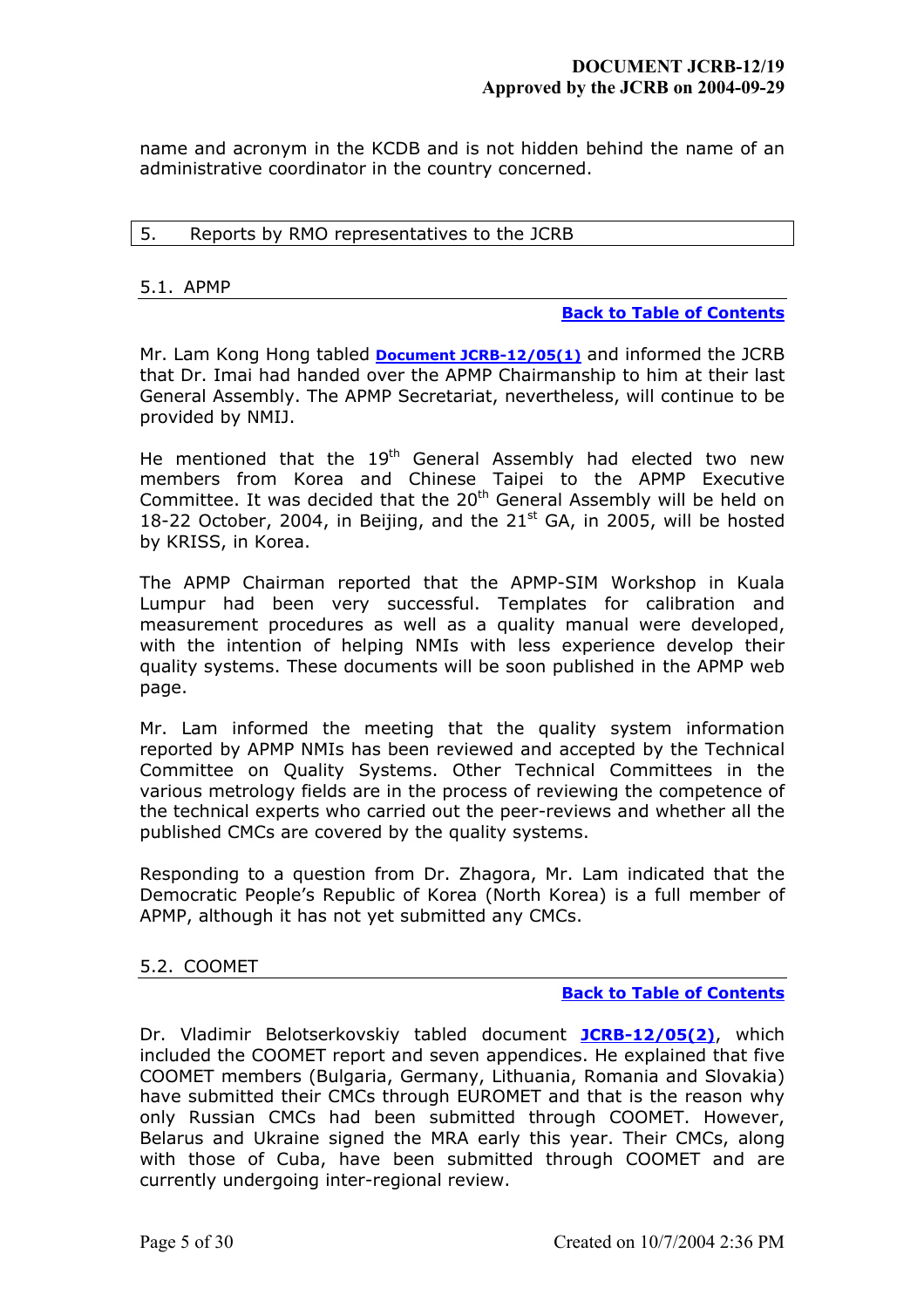Dr. Belotserkovskiy thanked the Executive Secretary for following up on the delays encountered during the inter-regional review of the Byelorussian CMCs in AUV, which were recently published. A summary of all CMCs from COOMET members is available at their web site (see Appendices 2 and 3).

Continuing with his presentation, Dr. Belotserkovskiy noted that many COOMET comparisons carried out in the past did not follow the CIPM Guidelines for Key Comparisons. Therefore, COOMET has initiated the "COOMET Program of Comparisons and Calibrations" where RMO Guidelines on comparisons will be developed in line with the CIPM documents. It is expected that these documents will be approved at the next COOMET Committee meeting in Varna, Bulgaria, later this month.

Another important problem in COOMET is the presence of certain calibration certificates that are common in certain COOMET countries and which do not meet the requirements of ISO/IEC 17025. A project aimed at solving this problem has also been started, with the objective of finding a common form of calibration certificates, compliant with this standard.

Prof Wallard inquired if the project of comparisons was related to the CIPM MRA. Dr. Zhagora responded that it was precisely aimed at making sure that COOMET comparisons could be used to support CMCs from its members.

Prof Wallard also asked about the significance of the calibration certificates reported by Dr. Belotserkovskiy. Dr. Zhagora answered that this project is trying to unify the format of all calibration certificates issued by NMIs. Dr. Kaarls added that in some COOMET countries there were legal requirements that specified the contents of calibration certificates and these were generally not in accordance with the specifications of ISO/IEC 17025. He asked if those certificates were issued only to local customers or also to foreign ones. Dr. Zhagora explained that most COOMET countries have now changed their legislation to make it compatible with most European countries and that the same certificates were issued for local or foreign customers.

Prof Bily added that an EU "New Approach" project had been started to help solving the problem of calibration certificates but COOMET had expressed certain concerns and, as a result, the project had been cancelled. He opined that this is a complex economic problem that will not be solved solely by a legislative change.

## <span id="page-5-0"></span>5.3. EUROMET

**[Back to Table of Contents](#page-0-0)**

Mr. Hetherington tabled **[Document JCRB-12/05\(3\)](https://www1.bipm.org/cc/JCRB/Restricted/12/12_05(3)_EUROMET_Report_last.pdf)**. He indicated that Martin de Groot has resigned as Chair of the EUROMET TC on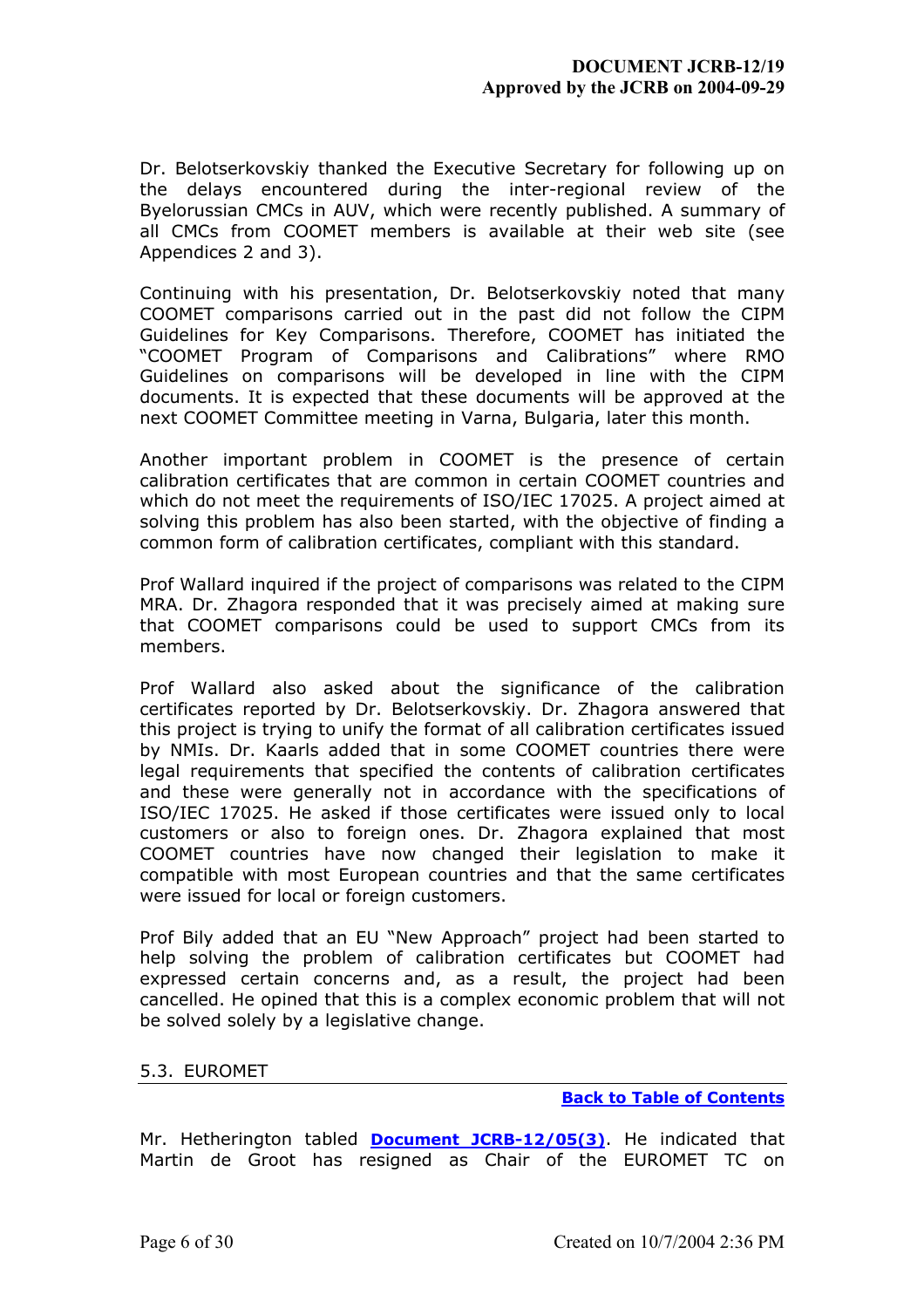Thermometry. Jovan Bojkovsky, from Slovenia, has taken his place and will chair this committee until 2005.

The Chairman of EUROMET informed the JCRB that NMIs from EU countries are automatically admitted as full members of EUROMET. Therefore, with the acceptance on 1 May of ten new countries into the EU, Cyprus, Estonia, Lithuania and Malta are now entitled to become full members of EUROMET (pending signing the MoU), bringing the total potential membership to 31.

Mr. Hetherington pointed out that EUROMET CMCs in flow have been published in Appendix C and over 3000 CMCs in electricity are progressing well in the inter-regional review.

Dr. Sacconi then presented a summary of activities in the Quality System Forum. He reported that Romania, Croatia and the IRMM-IM Unit presented their QS for the first time. Eleven other NMIs presented their final implementation reports. Dr. Sacconi also commented that EUROMET contributed to the definition of the JCRB format for reporting the RMO reviews of quality systems in NMIs.

Prof. Wallard asked Mr. Hetherington about the extent of the metrology infrastructure in Cyprus. Mr Hetherington replied that it is still very limited, covering only some legal metrology areas.

## <span id="page-6-0"></span>5.4. SADCMET

#### **[Back to Table of Contents](#page-0-0)**

In the absence of the SADCMET representative, the JCRB Chairman tabled **[Document JCRB-12/05\(4\)](https://www.bipm.org/cc/JCRB/Restricted/12/12_05(4)_SADCMET_RMO_Report_May_2004v2.pdf)**, and asked those present if there were any comments. No comments were voiced and the Chairman commented that the SADCMET representative would be invited to make a presentation if he arrived at a later time.

**Note:** Later in the meeting, an e-mail from Mr. Musarurwa was received, explaining that he was unable to fly to Mexico due to problems with his US visa.

#### <span id="page-6-1"></span>5.5. SIM

#### **[Back to Table of Contents](#page-0-0)**

Ing. Luis Mussio tabled **[Document JCRB-12/05\(5\)](https://www.bipm.org/cc/JCRB/Restricted/12/12_05(5)_SIM_Report.zip)**. He confirmed Mr. Lam's report that the APMP - SIM Workshop on Quality Systems for Developing Countries, held in Kuala Lumpur, on 13-15 April, 2004, had been a success. The documents developed cover aspects of quality systems that are important for NMIs but are not properly covered in ISO/IEC 17025.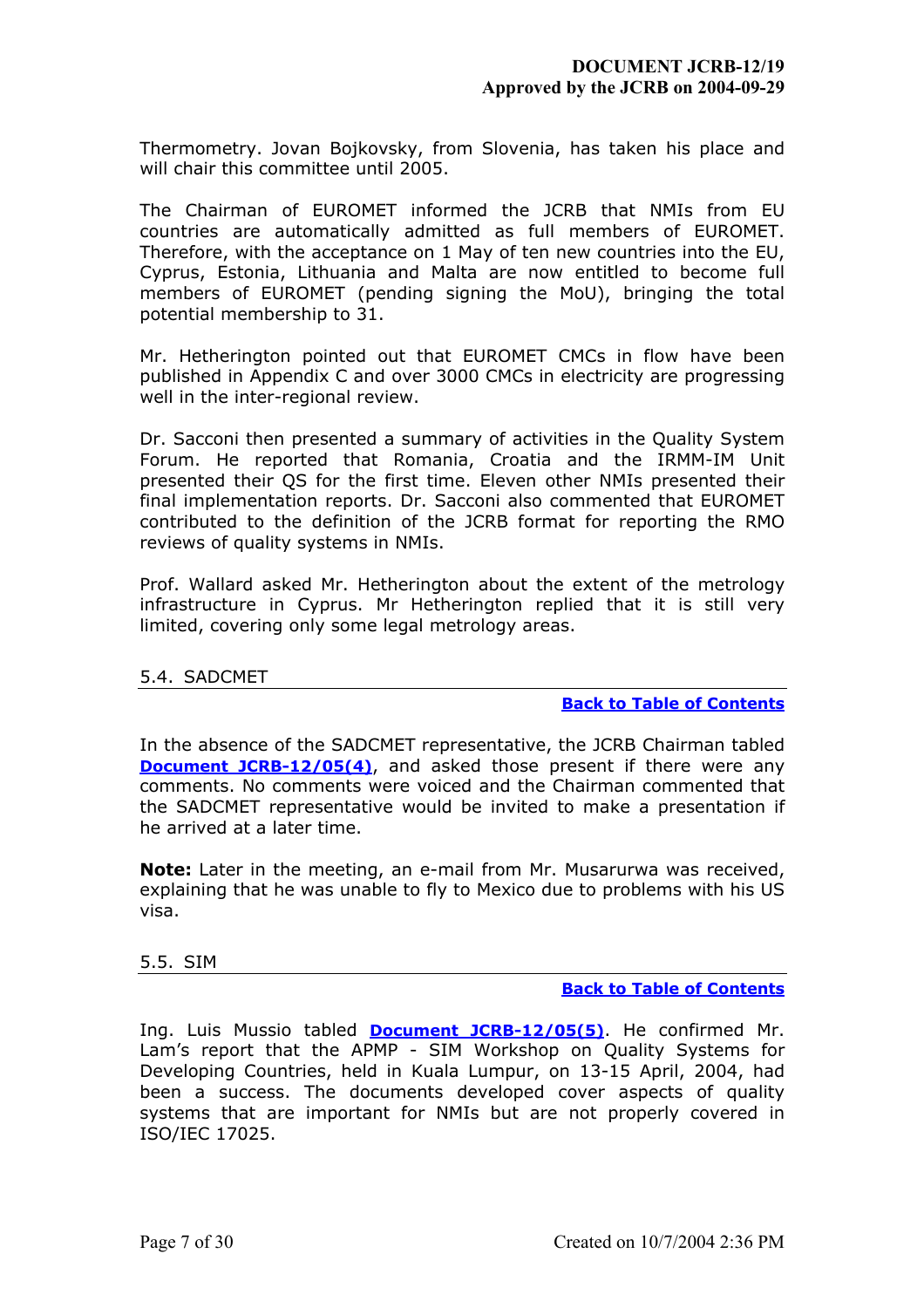Ing. Mussio informed the JCRB that this year SIM will organize three awareness seminars, to be held in St. Lucia, Bolivia and Paraguay, respectively. Prof. Wallard inquired if these seminars covered also standards and accreditation or only metrology, to which Ing. Mussio responded that only legal and scientific metrology was included.

### <span id="page-7-0"></span>6. Status of CMC reviews

### **[Back to Table of Contents](#page-0-0)**

The Chairman tabled **[Document JCRB-12/06](https://www.bipm.org/cc/JCRB/Restricted/12/12_06_status_of_cmcs_2004_04_26.xls)** (CMC Review Status) and **[Document JCRB-12/06a](https://www.bipm.org/cc/JCRB/Restricted/12/12_06a_rev_CMC_review_process_2004_05_14.pdf)** (Flowchart of the CMC review process). He asked the JCRB representatives for comments on these documents.

Dr. Usuda and Mr. Hetherington commented that the Excel file on the CMC Review Status has been very useful and supported its distribution on a regular basis. The Executive Secretary informed the JCRB that this report will be available on the web page in a few months. In the mean time, he will continue distributing it by e-mail once a month.

# **Action 12/ 1 The Executive Secretary to draft and distribute an Excel file on the status of CMC reviews every month until this report is available on line.**

Ing. Mussio pointed out that the flow chart required an additional decision block to verify if at least one NMI has forwarded comments on a CMC submission. Mr. Hetherington noted that the box on "Review by CMC Working Groups" referred mistakenly to the Inter-regional review as *"Intra-regional"* review. The Chairman asked the Executive Secretary to modify the flow chart according to this discussion.

The Chairman then asked the JCRB if they approved the CMC-review flow chart with the modifications discussed above, to which all members agreed.

# **Action 12/ 2 The Executive Secretary to modify the Flow Chart of the CMC Review Process, according to the discussion at the 12th JCRB meeting, and post it in the open section of the JCRB web page.**

The Executive Secretary mentioned that the CMC review process seems to proceed more efficiently now that technical contacts receive copies of all correspondence related to CMC submissions. He asked RMO representatives if they thought it would be feasible to empower TC/WG Chairs to make some decisions directly instead of going through their RMO representatives. Ing. Mussio suggested that they be allowed to decide whether a CMC file would be reviewed or not and to provide the deadline for sending comments, because in the present state of affairs he only relays whatever information they give him and adds an unnecessary delay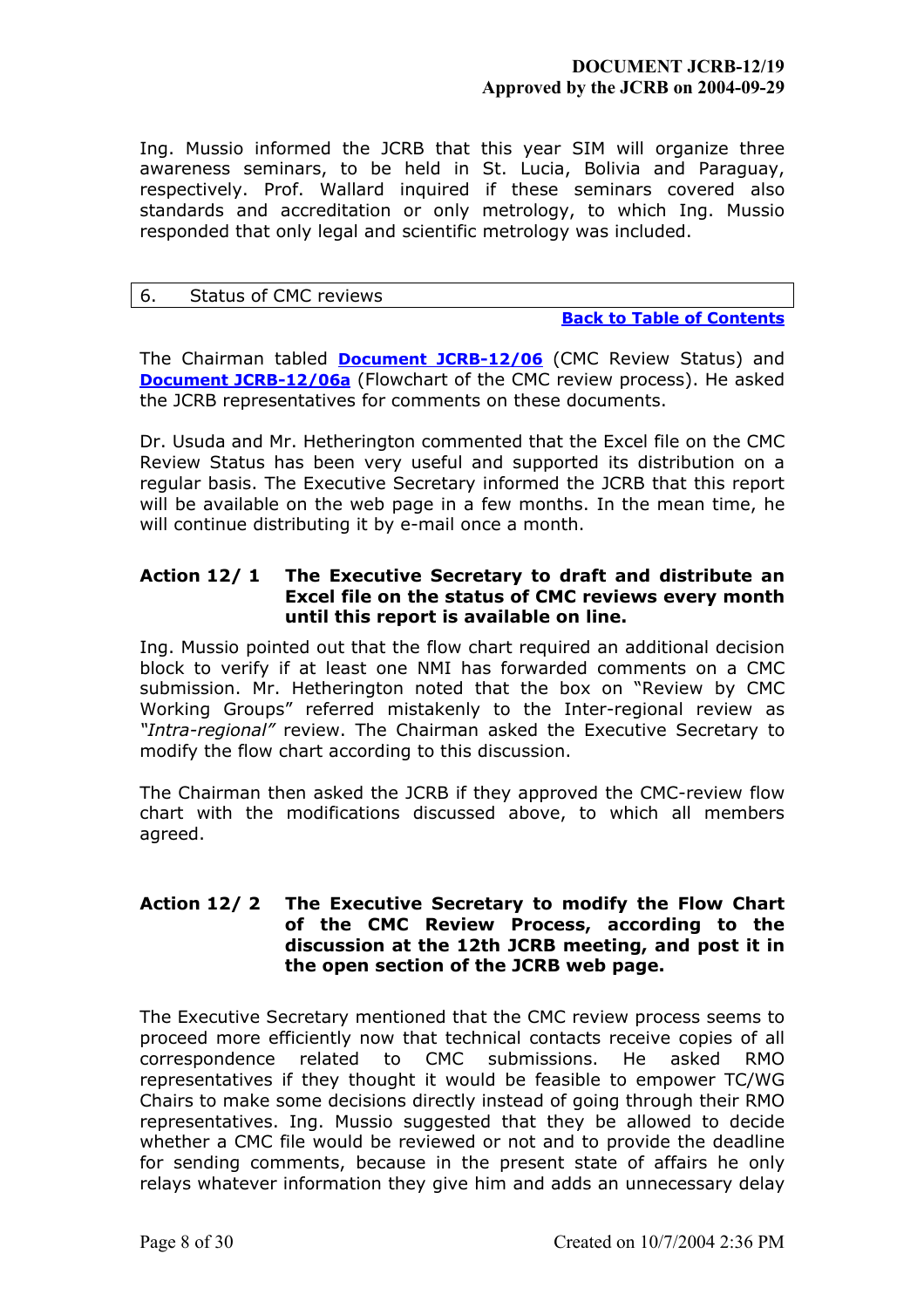to the process. Prof Bily was of a different opinion and expressed his concern that the official communication channels should be maintained. Mr. Hetherington pointed out that it was very important that the TC/WG Chairs keep the RMO representatives informed of all communications with the BIPM. Then, the JCRB Chairman suggested that each RMO should instruct the Executive Secretary if they would like to delegate more functions in the TC/WG Chairs.

- **Action 12/ 3 RMO representatives to inform the Executive Secretary if they wish to authorize TC/WG Chairs to communicate directly any RMO decision concerning CMC reviews.**
- **Action 12/ 4 The Executive Secretary to send a reminder to all TC/WG Chairs that they should keep RMO representatives informed of all actions concerning CMC reviews.**

# <span id="page-8-0"></span>6.1. Progress in the areas of temperature, time and flow

### **[Back to Table of Contents](#page-0-0)**

Prof. Wallard reported that the main key comparison in time and frequency is UTC (Universal Coordinate Time), maintained at the BIPM, and that this is now a registered as an official key comparison with the name CCTF-K2001.UTC. This has allowed the intra-regional review of CMCs in time and frequency to proceed normally. Dr. Kaarls pointed out that this comparison was useful for the dissemination of time scales but that more comparisons were needed for other calibration services. These are, in fact, also being discussed within the CCTF.

As it was reported at the last meeting of the JCRB, the Chairman needed to intervene to solve an impasse in the definition of the classification of services for the area of flow. Prof. Wallard reported that CMCs in this area are now published and asked the JCRB whether there were any comments or concerns. None were expressed.

The Chairman also commented that, after a year-long discussion, experts at the CCT have finally agreed on technical details that were impeding progress in the inter-regional review of CMCs in thermometry. The Executive Secretary informed that the previous Friday he had received the files approved by the CCT working group on CMCs. He proceeded to post them in the CMC-review web page for approval but, considering that they had not been received through the official channels, he invited RMO representatives to contact him should they have any concerns.

Mr. Hetherington asked about the status of the previous submissions in thermometry that were posted in the JCRB web page. The Executive Secretary responded that they have been substituted by the latest files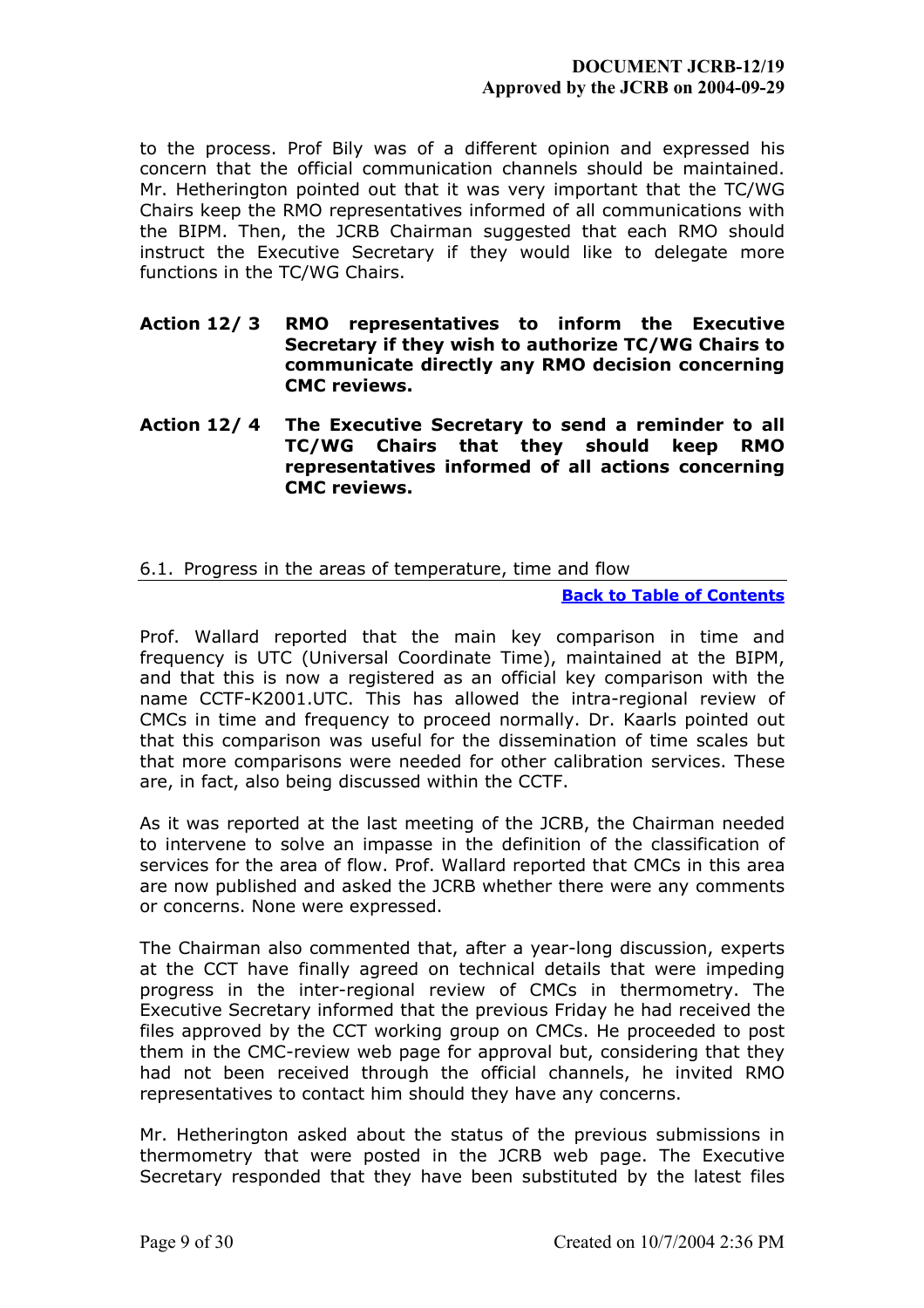but that the web page currently does not have the capability of canceling a CMC. The JCRB Chairman then instructed the Executive Secretary to make sure that old files are saved with a different status.

## **Action 12/ 5 The Executive Secretary to request a modification of the CMC review web page, in order to allow the definition of a different status for old CMC submissions whose inter-regional review has been abandoned.**

# <span id="page-9-0"></span>6.2. CMC specification procedure

### **[Back to Table of Contents](#page-0-0)**

The Chairman tabled **[Document JCRB-12/6\(2\)](https://www.bipm.org/cc/JCRB/Restricted/12/12_06(2)_CMC_specification_procedure_20040518.pdf)** and asked the Executive Secretary to comment on it. Dr. Castelazo pointed out that this document was motivated by the identification of a few CMCs that had been approved for publication but contained an uncertainty statement of "less than" (<) a stated number. While acceptable uncertainty statements had been specified in the third meeting of the JCRB (see **[Activities of the JCRB:](https://www1.bipm.org/utils/common/documents/jcrb/reportjcrb2003.pdf) [1999-2003](https://www1.bipm.org/utils/common/documents/jcrb/reportjcrb2003.pdf)**) this report had not been widely circulated and it was not known by most technical contacts. The document presented for approval at this meeting clarifies the different types of uncertainty statements that may be used to specify the scope of a CMC.

Dr. Castelazo commented that a thorough search of the KCDB indicated that only one set of CMCs in flow from EUROMET are currently published with an uncertainty of "less than" a number. Mr. Hetherington indicated that he had requested a clarification from the issuing NMI and a response will be available by the middle of May. The Executive Secretary also mentioned that a second case was detected during an inter-regional review in the area of E&M. The issuing NMI was contacted and agreed to eliminate the "less than" sign from its uncertainty statements.

Dr. Kaarls indicated that in the area of chemistry it may not be possible to comply with the requirement that linear interpolation may be used when a range is specified in an uncertainty statement. The JCRB Chairman pointed out that this document should be used as a guideline but that individual areas may adapt it to their needs.

The document was then approved and will be posted in the open section of the JCRB web page.

# **Action 12/ 6 The Executive Secretary to post Document JCRB-12/06(2) in the open section of the JCRB web page.**

<span id="page-9-1"></span>6.3. BIPM Interventions

**[Back to Table of Contents](#page-0-0)**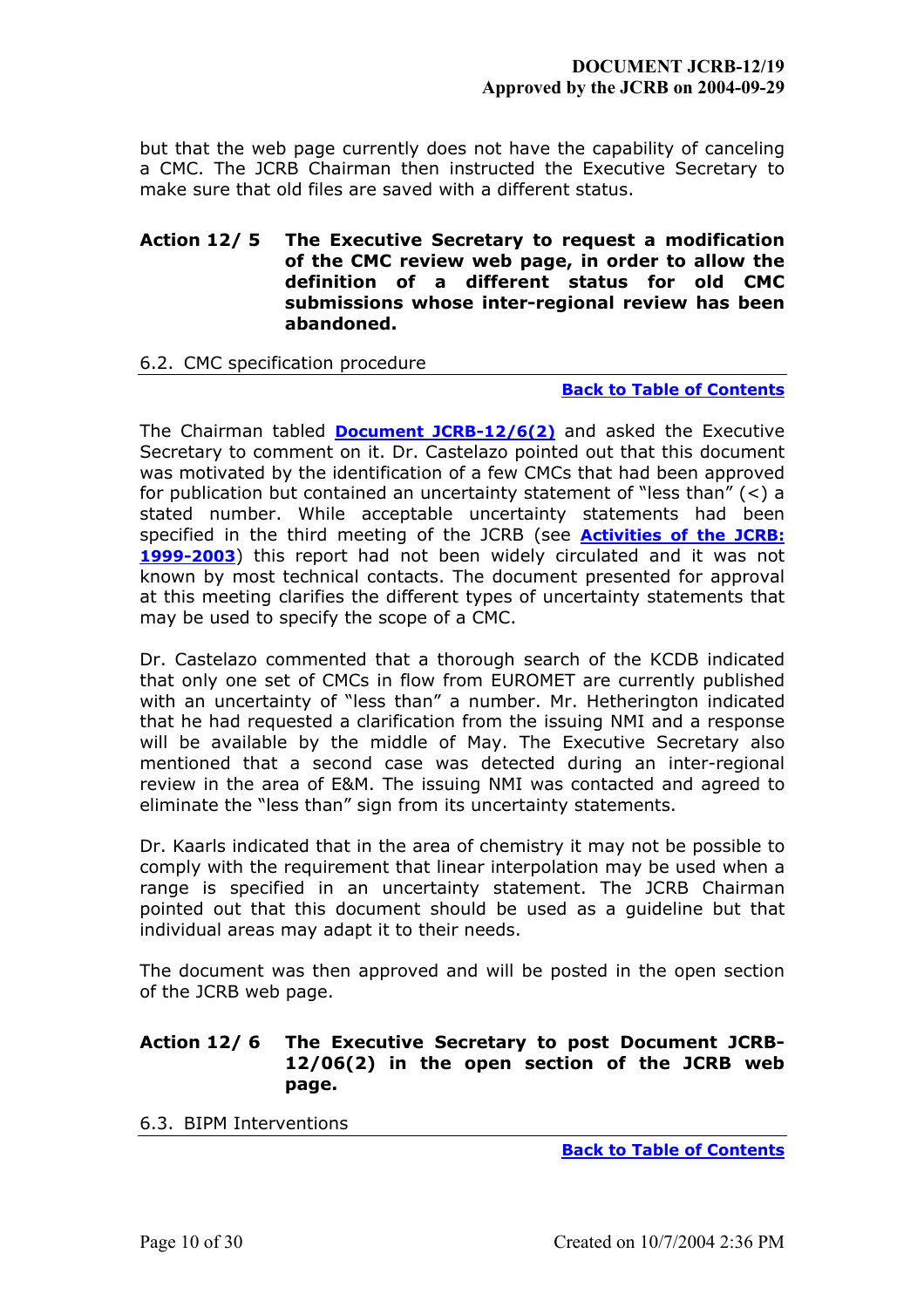The Chairman tabled **[Document JCRB-12/06\(3\)](https://www.bipm.org/cc/JCRB/Restricted/12/12_06(3)_BIPM_Interventions.pdf)** and asked the Executive Secretary to explain its contents to the JCRB. Dr. Castelazo described the kinds of possible interventions the BIPM may need to perform on CMC files. He indicated that these interventions may be related to 1) format specifications; 2) range and uncertainty declarations and 3) status of designated NMIs. In the first case files are corrected without consultation with the issuing NMI, unless it is necessary. The second case will be monitored by the Executive Secretary and the Head of the KCDB Office, in accordance with **[Document JCRB-12/06\(2\)](https://www.bipm.org/cc/JCRB/Restricted/12/12_06(2)_CMC_specification_procedure.pdf)**. For the third case, the KCDB Office monitors whether the issuing organisation has been officially designated by the appropriate authority in the country. If this is not the case, the CMCs are not published until such designation occurs.

The JCRB approved the document on BIPM interventions and asked the Executive Secretary to post it in the open section of the JCRB web page.

# **Action 12/ 7 The Executive Secretary to post Document JCRB-12/06(3) in the open section of the JCRB web page.**

<span id="page-10-0"></span>7. Report on the frequency of special calibrations with uncertainties lower than those published in Appendix C

**[Back to Table of Contents](#page-0-0)**

<span id="page-10-1"></span>7.1. Report from RMOs

# <span id="page-10-2"></span>7.2. Report from ILAC

No official reports were received from ILAC.

The Chairman commented that ILAC is still convinced that these certificates exist. Mr. Hetherington reported that 40% of EUROMET NMIs, including the largest ones, responded to his survey and the conclusion is that there does not seem to be a problem in Europe. One accredited NMI reported that there was an inconsistency between its BMCs (accredited) and its CMCs (published in Appendix C) but they were taking steps to normalize both sets. Another reported having issued a single certificate at a lower uncertainty than that which had been approved by the JCRB but indicated that it will not happen again. Finally, Mr Hetherington reported that an NMI which improved its JCRB-approved capabilities started issuing certificates with the lower uncertainty right away because the CMC review process is very long. Prof. Wallard asked how a user could tell when this was happening, to which Mr. Hetherington responded that the NMI concerned was not using the MRA statement on these particular certificates.

Ing. Mussio reported that only NIST responded to his query and they qualified the frequency of this happening from "extremely rare to none."

Dr. Takashi informed that he asked APMP NMIs by e-mail if they issued this type of certificates. This question was restated at the APMP General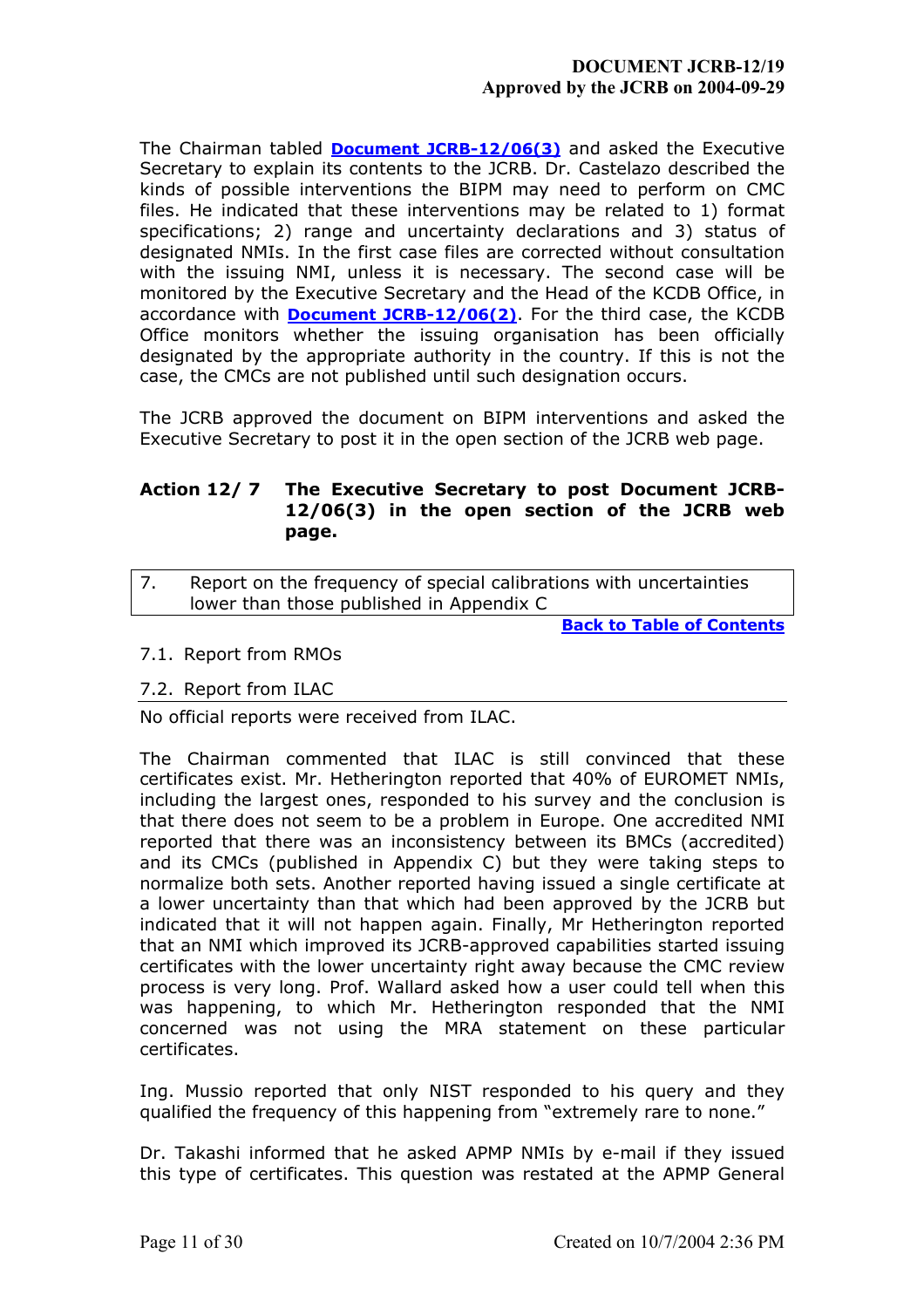Assembly and in both cases the answer was that this does not occur in APMP NMIs.

Dr. Zhagora reported that COOMET NMIs responding to his question indicated that they never issue certificates with uncertainties lower that those published in Appendix C.

The Chairman commented that the problem is apparently not a serious one but asked Drs. Anderson and Bruce if they knew if there was a mechanism at NIST to inform the clients about those extremely rare cases. They responded that they did not know but that the issue would have to be raised.

Then Prof. Wallard asked the JCRB members if they knew of any NMI that was using the MRA statement on its certificates. Dr. Kühne responded that PTB was using it consistently. Dr. Anderson pointed out that NIST probably will not use it but that they will make it clear in their web page and other publications that they will be consistent with the CIPM MRA.

A discussion ensued on the different ways in which the JCRB could promote the consistent use of the MRA statement in certificates issued under the CIPM MRA. Dr. Carpenter suggested that NMIs should submit ALL their CMCs for review. The Chairman recommended promoting the use of the statement because it would be very useful for regulators. Dr. Kaarls pointed out the need to develop a "fast track" approval process to reduce any delays which might hold up the issuing of certificates with smaller uncertainties. Prof. Wallard also commented that NMIs should have a good idea that they are planning to purchase an important piece of equipment or improve their procedures in a way that would allow them to reduce their uncertainties. This could be announced in advance to RMO TC/WG so as to alert them to the proposed changes and so speed up the RMO review process. Dr. Castelazo commented that CENAM does not use the statement because their clients do not ask for it, administrative resources are needed to implement it and it is difficult to explain to customers that while some services do not bear the statement they are not necessarily "second class" services (i.e. temperature). The Chairman replied that although he understood the problem he did not think it should be a major issue.

Considering that EUROMET and SIM had indicated that they needed to consult with their TC/WG Chairs on the possibility of a "fast track" approval process for the improvement of published CMCs, Prof. Wallard asked them to report to the JCRB on their findings within the next six weeks.

# **Action 12/ 8 EUROMET and SIM to report to the JCRB Chairman on their TC/WG Chairs proposals for a "fast track" approval process, for the improvement of published CMCs within the following six weeks (June 18, 2004).**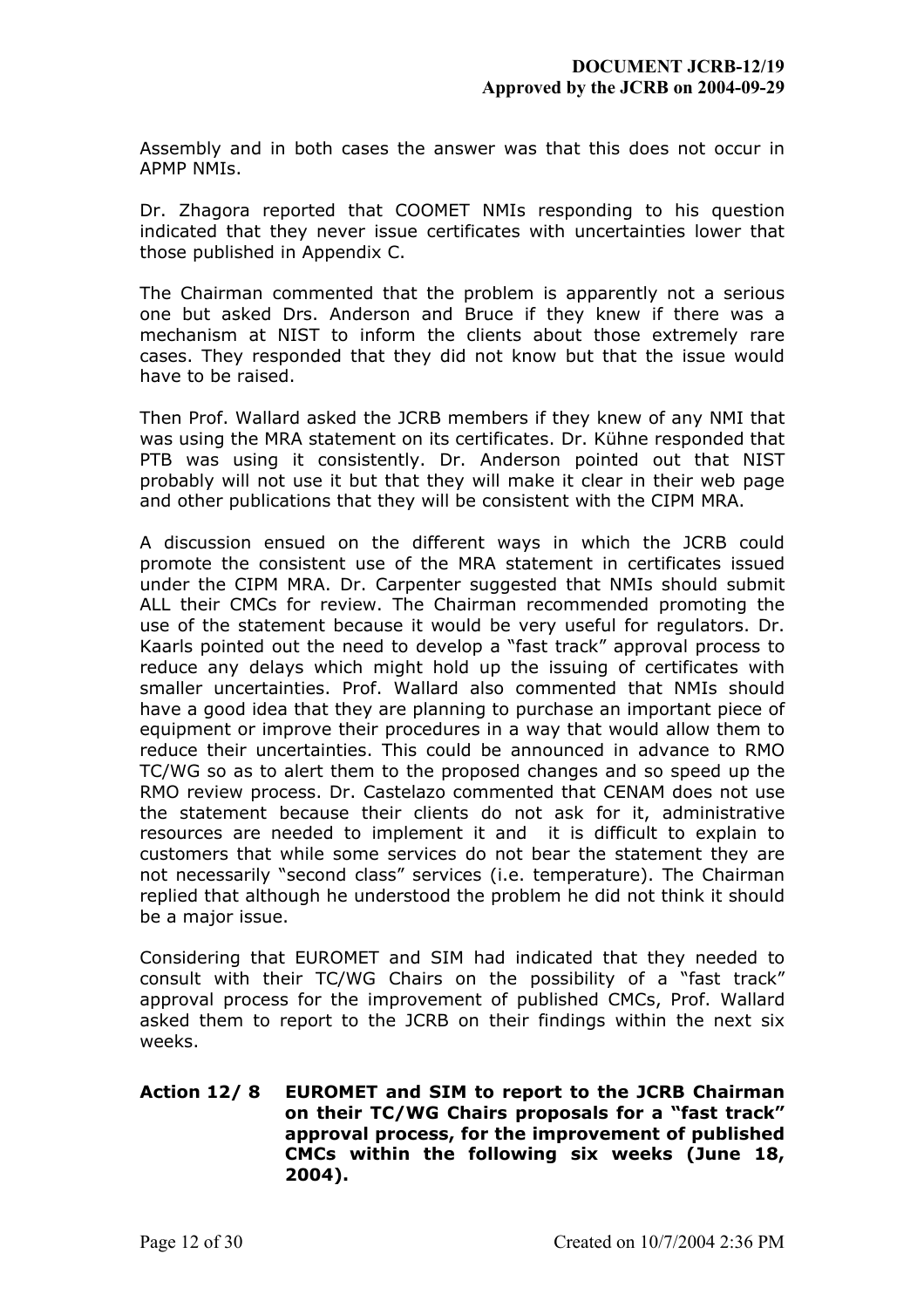The Chairman finished the discussion reiterating his request that the JCRB and RMO members should encourage the use of the JCRB statement.

<span id="page-12-0"></span>8. Report from the Working Group to develop recommended criteria for the selection of peer-reviewers for NMIs

#### **[Back to Table of Contents](#page-0-0)**

Mr. Lam tabled **[Document JCRB-12/08](https://www.bipm.org/cc/JCRB/Restricted/12/12_08_JCRB_assessor_criteria_Ver2.pdf)**. He commented that, while he had received some comments that suggested it focused too much on accreditation requirements, he thought it was still useful to bring it to the table for discussion.

Dr. Kühne pointed out that **[Document JCRB-12/08](https://www.bipm.org/cc/JCRB/Restricted/12/12_08_JCRB_assessor_criteria_Ver2.pdf)** contained a statement saying that the process of assessing the CMCs from an NMI **required** an on site visit by peers, which is in conflict with the text of the MRA. He quoted point 7.3 of the CIPM MRA where it is stated that "Declaration of competence and capability **may** require visits and examination of procedures by an NMI and/or by peers selected by the local RMO." He explained that EUROMET believes that the CMC review process includes two separate issues: the technical competence, examined by the technical committee; and the quality system, assessed at the Quality System Forum. On-site visits are required only if agreed on by the technical committee. He asked the JCRB to consider the proposal from PTB and endorsed by EUROMET, tabled as **[Document JCRB-12/08a](https://www.bipm.org/cc/JCRB/Restricted/12/12_08a_JCRB_recommendations_for_on_site_visits_by_peersV1.pdf)**.

Ing. Mussio agreed with Dr. Kühne's assertion that CMCs are always peerreviewed in a technical sense but only in some cases is this review performed **on-site.**

Prof. Bily expressed his support for Mr. Lam's paper. He indicated that the JCRB should not develop its own review procedures but should rather adopt internationally recognized documents like those issued by ISO or EA. He stated that he understood that some NMIs can not afford to go through an accreditation process. Therefore, he suggested that those NMIs instead request an on-site peer review by qualified experts.

Dr. Imai recalled that an original objective of the Joint Committee for Guides in Metrology was to adapt ISO Guide 25 for the special requirements of NMIs. This recognition that NMIs are different from secondary laboratories supports the idea of different types of reviews as is the case of EUROMET's Quality System Forum. However, he did not think the same process could be used in APMP where there is a wide range of established and developing economies. He asked Dr. Sacconi whether the QSF was still available for newcomers. Dr. Sacconi replied that this was true but that political pressures forced them for the moment to give preference to the new EU members.

In response to Prof. Bily's comments in support of recommending on-site peer-reviews in all cases, Dr. Sacconi indicated that if the accreditation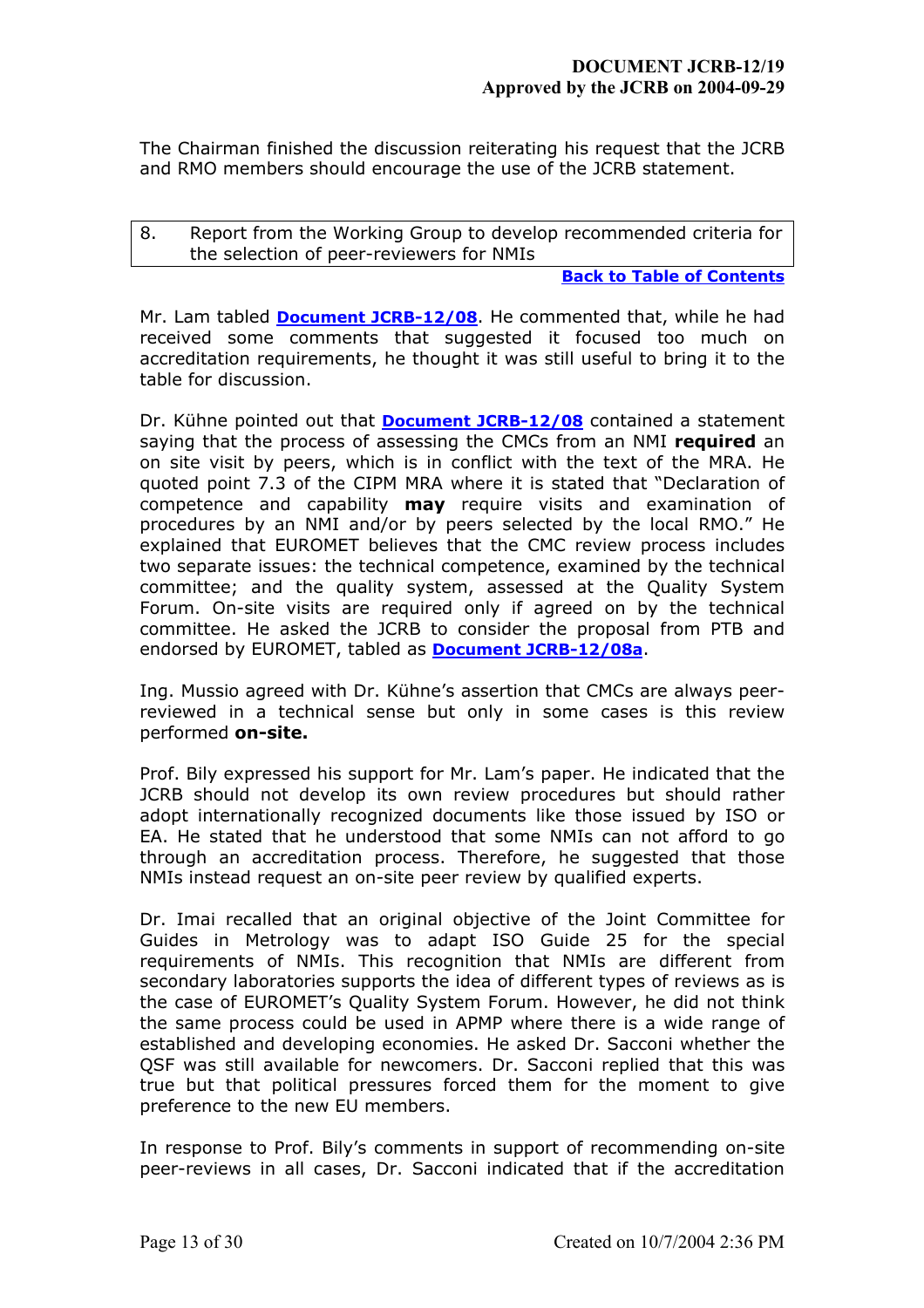path would be the complete and sufficient solution, there would be no need of all the demanding work (KCs and SCs, CMCs and QS) established with the MRA. Furthermore, he considered that it was very important to follow a transparent process which, in the case of the IMGC (all costs included), had been more expensive than accreditation.

Mr. Lam expressed his intention to align the language of **[Document JCRB-](https://www.bipm.org/cc/JCRB/Restricted/12/12_08_JCRB_assessor_criteria_Ver2.pdf)[12/08](https://www.bipm.org/cc/JCRB/Restricted/12/12_08_JCRB_assessor_criteria_Ver2.pdf)** with the text of the MRA. He stated that APMP recognizes that accreditation is not the only way to prove technical competence and that other activities like research and publications are also important.

Mr. Hetherington recalled that the original remit of the working group was simply to suggest qualifications for peer-reviewers, not to discuss the broader topic of quality system or CMC reviews. Mr. Lam, thanked Mr. Hetherington for his comment and reiterated his intention to redraft his paper.

Prof. Bily pointed out that the EU directive for measuring equipment requires verification only by notified bodies. He said he could not understand how anybody could accept capabilities without a visit. As an example, he commented that it would be hard to verify the claims made by QS managers without an on-site visit. Dr. Kühne replied that the MRA clearly states that self-declaration is equivalent to accreditation and that, contrary to Prof. Bily's remark, his paper explains ways in which this could be done practically. He stressed that the group should not try to rewrite the MRA.

The Chairman commented that the group has learned a great deal about the ways in which different RMOs review quality systems of NMIs. At this meeting, the difference between peer-reviews and **on-site** peer-reviews would now be clarified. It should be noted that the JCRB recommends that reports from on-site peer-reviews should be made available to TC/WG and to the appropriate QS review group, during the inter-regional review process.

Dr. Kühne insisted that the qualifications for assessors should be different when the on-site review is done by invitation of the NMI than when it is recommended by the technical committee. Dr. Kaarls expressed his opinion that the requirements given in Mr. Lam's paper should apply to all cases: "the right person in the right place for each application." Dr. Kühne replied that that is exactly the reason why he is making this recommendation.

Mr. Lam indicated that he understood the comments he received as meaning that some form of on-site evaluation was necessary. Dr. Kühne replied that the MRA is not trying to mimic third-party accreditation and that the JCRB system is much more thorough than accreditation because we review CMCs a the regional and inter-regional levels. On the other hand, some Accreditors may approve a secondary laboratory without requiring any comparison, he continued.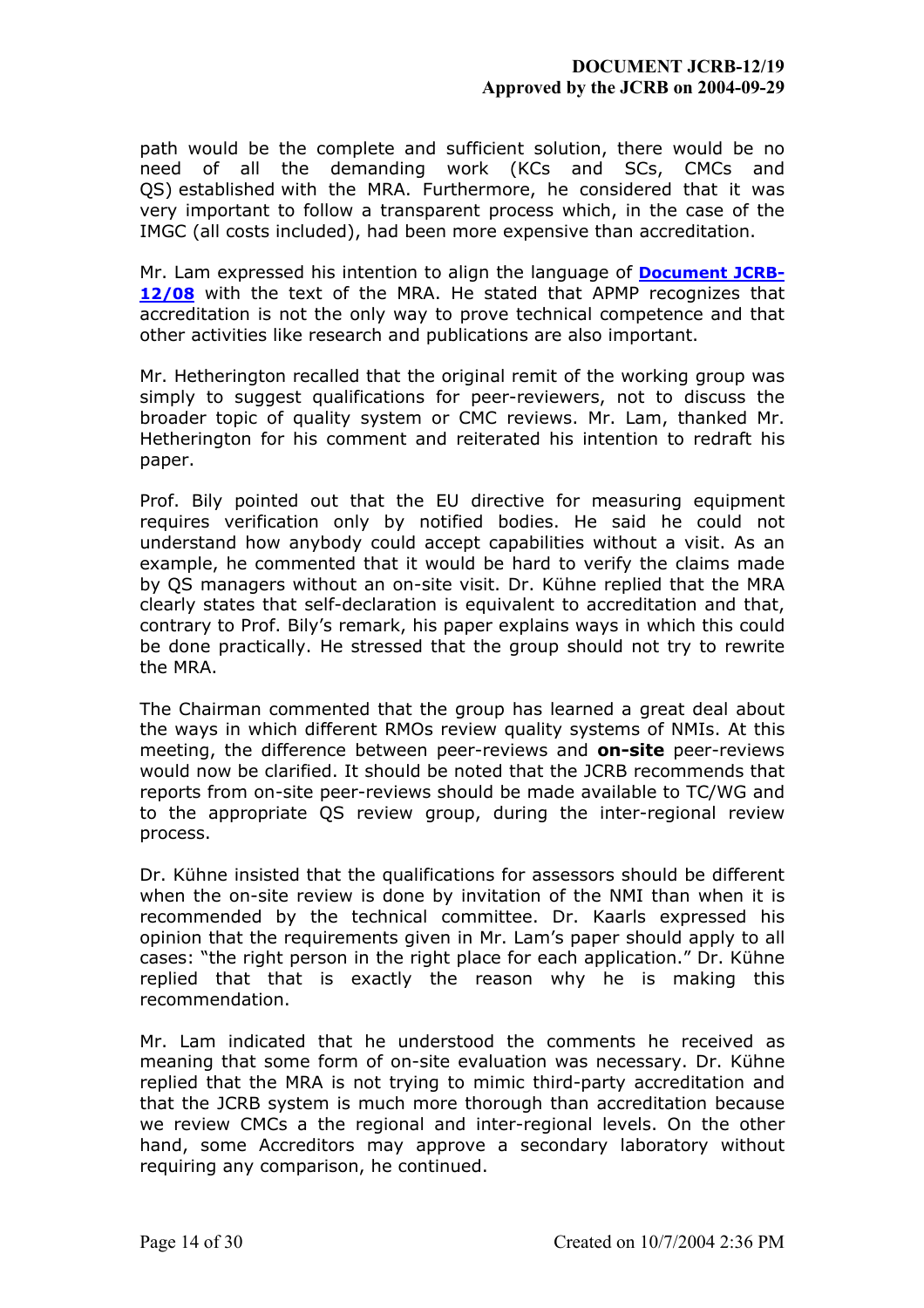Dr. Kaarls expressed his opinion that on-site visits should be required if an NMI is new or if it is entering a new area.

The Chairman asked Mr. Lam if it was the official position of APMP that an on-site visit was necessary, to which Mr. Lam responded in the affirmative. Dr. Sacconi then commented that we should not try to extend criteria used in one RMO to the others. Mr. Lam agreed but added that they had difficulties of confidence if they did not completely understand the review process used in other RMOs. Prof. Wallard concluded by asking Mr. Lam to continue his work and proposing that at the next JCRB meeting, half of the time be spent on this issue and the other half on RMO presentations of their QS review processes. He asked Mr. Lam and Dr. Kühne to jointly draft a new document on the "reviewer criteria for on site visits by peers" based the documents JCRB-12/08 and JCRB-12/08a and on the discussion during the 12th JCRB meeting.

# **Action 12/ 9 Mr. Lam to redraft his document on QS reviews according to the discussion in this meeting, and present it at the 13th meeting of the JCRB.**

# <span id="page-14-0"></span>9. RMO reports on the status of Quality System implementations

## <span id="page-14-1"></span>9.1. APMP

**[Back to Table of Contents](#page-0-0)**

Dr. Usuda tabled **[Document JCRB-12/09\(1\)](https://www.bipm.org/cc/JCRB/Restricted/12/12_09(1)_APMP_QS_Report.doc)**. He explained that the APMP review process focuses on whether or not all CMCs are covered by the quality system. All necessary information, such as calibration certificates, scope of CMCs and names of reviewers are gathered by the Secretary and distributed to all Technical Committees for review. The TCs decide if the quality system complies with ISO/IEC 17025 (or an equivalent standard) and assess the acceptability of peer reviewers as well as whether all CMCs are effectively covered by the QS. Dr Usuda pointed out that APMP did not have time to finish this thorough review and, consequently, some columns in the reports are blank. On the other hand, the names of reviewers were included.

Prof. Wallard commented that the credibility of the MRA would be hurt if this process took more than a year. Dr. Kaarls asked Dr. Usuda what they verified in order to fill the column on "All CMCs covered by QS." Dr Usuda replied that they checked if they were all included in the accreditation certificate.

<span id="page-14-2"></span>9.2. COOMET

**[Back to Table of Contents](#page-0-0)**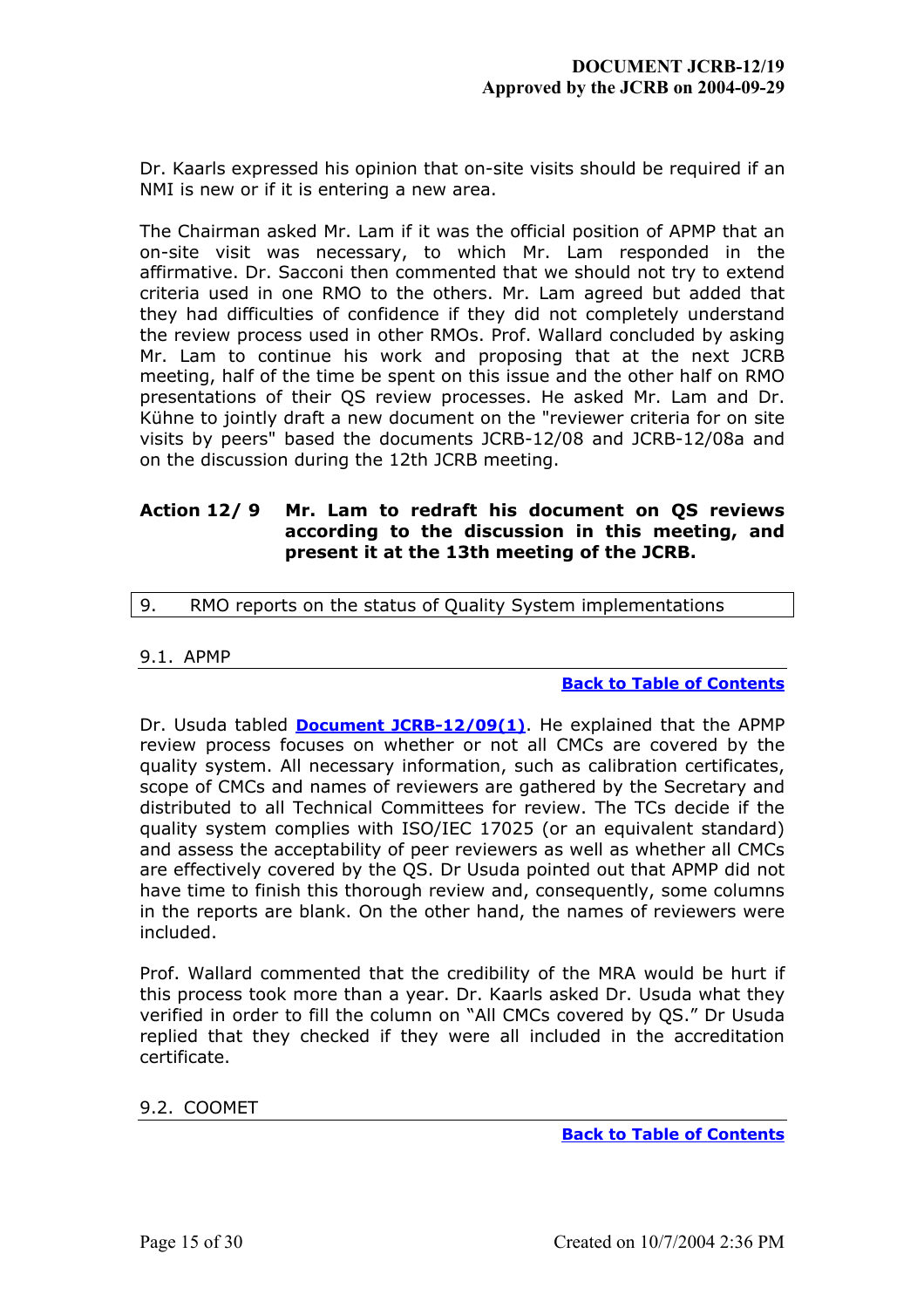Prof. Bily tabled **[Document JCRB-12/09\(2\)](https://www.bipm.org/cc/JCRB/Restricted/12/COOMET_QS_Report.doc)**. He indicated that some members of COOMET are also members of EUROMET and have had their quality systems reviewed by that organization. COOMET has reviewed and approved the quality system implementations in twelve designated laboratories in Russia, Ukraine and Belarus. Cuba and Moldava will present their QS during a meeting in June.

Prof. Bily commented that COOMET requires an on-site peer review and is asking all laboratories to present their quality systems at a meeting. Prof. Wallard asked if accreditation organizations in COOMET countries are signatories to the ILAC MRA. Prof. Bily answered that, for the moment, this is true only for the Slovakian accreditation body.

Dr. Sacconi remarked that most COOMET laboratories report all their CMCs to be covered by their quality systems. He pointed out that EUROMET has declared that many CMCs are not yet covered. Prof. Bily replied that most COOMET laboratories have participated in comparisons, except for Cuba which is presenting its quality system at the next meeting.

Dr. Kaarls commented that he was aware of the thorough nature of QS reviews in COOMET, which is encouraged by a strong competition for markets among its members.

Dr. Zhagora indicated that one of the Byelorussian laboratories is accredited under ISO/IEC 17025 and the other certified under ISO-9000.

# <span id="page-15-0"></span>9.3. EUROMET

## **[Back to Table of Contents](#page-0-0)**

Dr. Sacconi tabled Documents **[JCRB-12/09\(3\)](https://www.bipm.org/cc/JCRB/Restricted/12/EUROMET_QS_Report.doc)** and **[JCRB-12/09\(3a\)](https://www.bipm.org/cc/JCRB/Restricted/12/12_09(3a)_Euromet_QS_Report_supplement.pdf)**. The first document is a collection of QS templates for 29 countries. There is an error in the template from France as there are still actions to be done for the areas of photometry and radiometry as well as AUV. Dr. Sacconi also clarified that in the template for Poland [page 48 of document **[JCRB-](https://www.bipm.org/cc/JCRB/Restricted/12/EUROMET_QS_Report.doc)[12/09\(3\)](https://www.bipm.org/cc/JCRB/Restricted/12/EUROMET_QS_Report.doc)**] the abbreviation "AS" had been used for the area of chemistry, while "MC" was used in all the other forms.

Dr. Sacconi informed the JCRB that EUROMET is presenting, in document **[JCRB-12/09\(3a\)](https://www.bipm.org/cc/JCRB/Restricted/12/12_09(3a)_Euromet_QS_Report_supplement.pdf)**, the process used by EUROMET to review quality systems and he hoped that would clarify the questions that had been presented before.

Prof. Wallard asked why Appendix 2 (Information on QS Assessment Team) had not been completed for some countries, like Belgium. Dr. Sacconi answered that Appendix 2 had been presented only for accredited laboratories.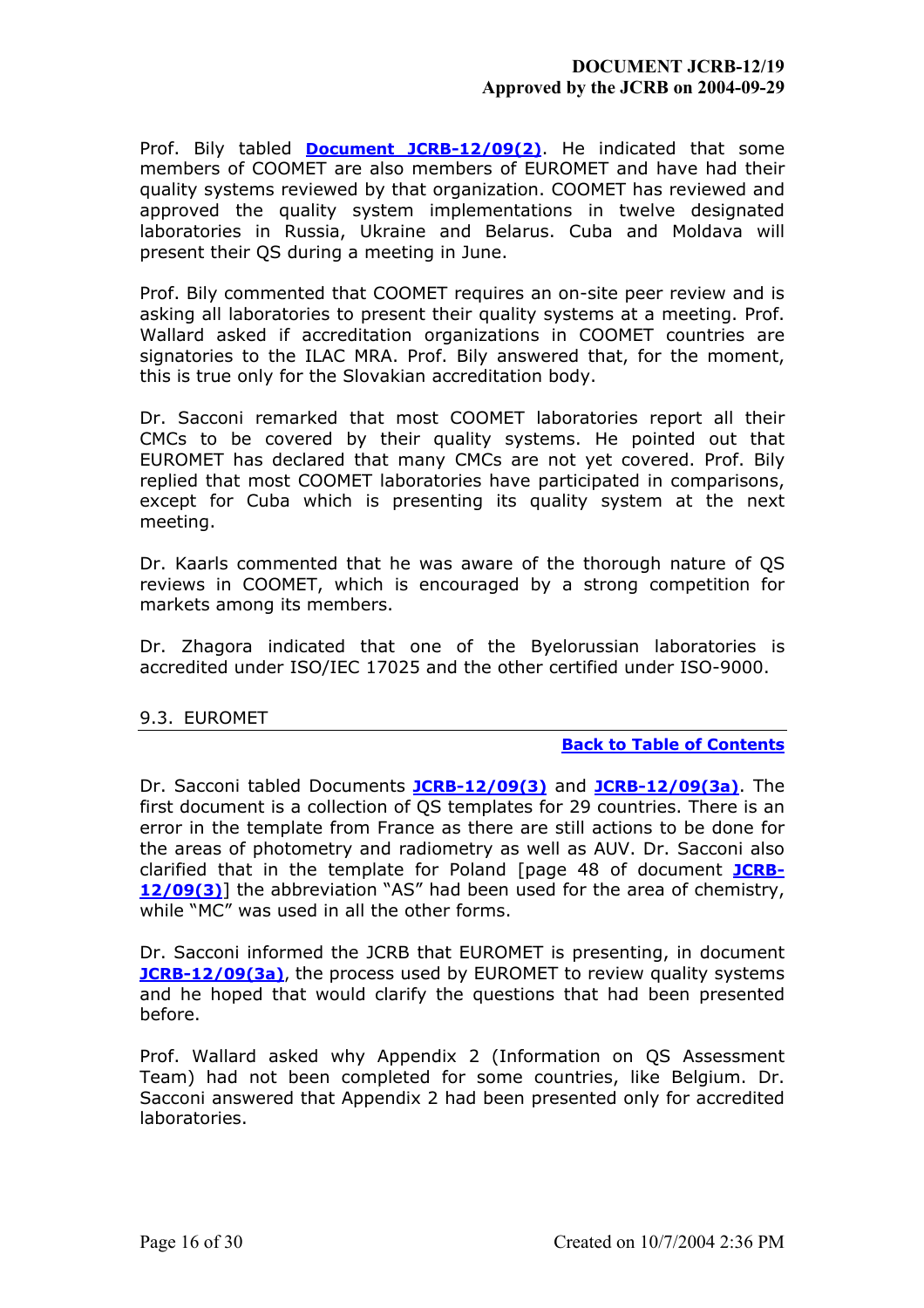# <span id="page-16-0"></span>9.4. SADCMET

**[Back to Table of Contents](#page-0-0)**

The Chairman tabled **[Document JCRB-12/09\(4\)](https://www.bipm.org/cc/JCRB/Restricted/12/SADCMET_QS_Report.zip)**. In the absence of the SADCMET representative, the JCRB received it for information and subsequent consideration.

<span id="page-16-1"></span>9.5. SIM

#### **[Back to Table of Contents](#page-0-0)**

Ing. Mussio tabled **[Document JCRB-12/09\(5\)](https://www.bipm.org/cc/JCRB/Restricted/12/SIM_QS_Report.zip)**. He explained that the information presented had not yet been reviewed by the QS Task Force and is submitted as received from each NMI. He commented that SIM found it useful to add a column to specify sub-fields in each area and recommended that in the future more use is made of Excel spreadsheets instead of Word tables.

Dr. Anderson indicated that SIM had borrowed the format proposed by EUROMET and that is what they would use in their meeting the following day. He remarked that the Task Force had a considerable amount of work to be done in their upcoming meeting and in the next one in November, but that they would meet the deadline of a complete set of reviews by the end of December 2004.

Noting that some NMIs would not fully meet the JCRB requirements by the end of the year, Prof. Wallard invited the JCRB to decide on the actions to be taken after that deadline. Dr. Sacconi was of the opinion that the credibility of the MRA would be compromised if the JCRB approved a long extension. Prof. Bily agreed and suggested a period of no more that three months to allow NMIs to correct minor points. Mr. Lam supported the December, 2004 deadline but pointed out that some laboratories (including his own) might not finish and would need some flexibility. Dr. Zhagora commented that COOMET only presented NMIs that are compliant with the requirements but that he understands that it takes time to be ready and some NMIs might need flexibility.

Prof. Wallard proposed that a three-month extension be allowed only when there is still a need for an RMO meeting to review the quality systems which should be in place by 31 December, 2004 for all CMCs submitted to the JCRB. Dr. Kühne agreed and added that this would give time to complete the process before the first JCRB meeting in 2005. The Chairman then proposed that if at that time there are still some CMCs not covered by a fully compliant quality system they would be deleted from the KCDB. The JCRB agreed.

Ing. Mussio asked if cancelled CMCs would have to return to the full interregional process once the quality system is in place. Prof. Wallard responded that that would not be necessary provided there had been no changes.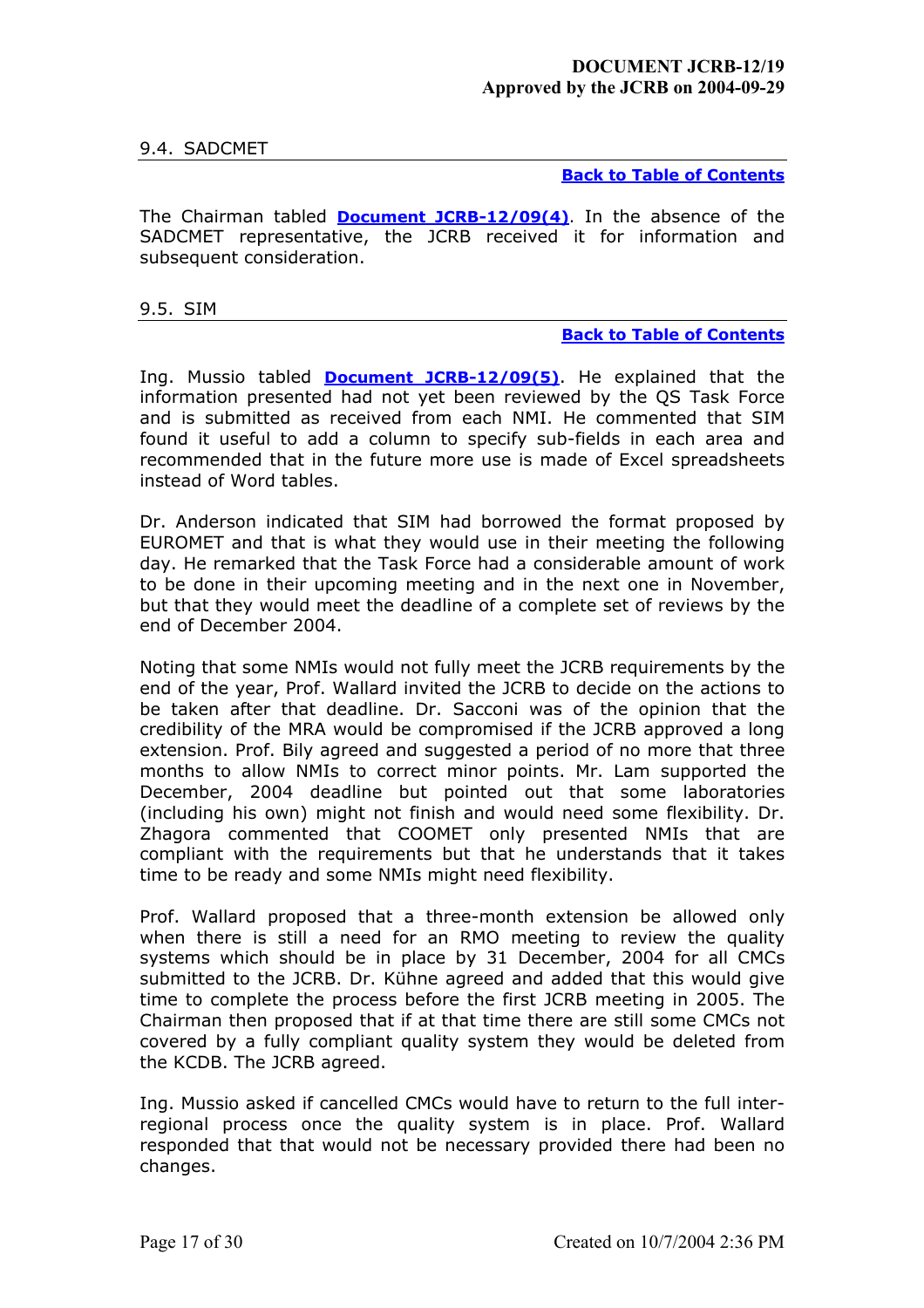Mr. Hetherington asked the Chairman to clarify if the lack of a quality system prevented the submission of CMCs for inter-regional review or if they could be reviewed but not published. Prof Wallard responded that those CMCs could be reviewed but would not be published until there is evidence that a quality system is in place. Dr. Castelazo reminded the JCRB that the BIPM can not at this point tell whether the quality system review has taken place. Dr. Kühne suggested that intra-regional reviews be allowed to proceed before the quality system is implemented but that it should be a requirement for inter-regional reviews. Dr. Usuda suggested that the CMC Review Flow Chart be modified to require that RMOs confirm the presence of a quality system before submitting CMCs for inter-regional review. This suggestion was accepted by all delegates.

# **Action 12/ 10 The Executive Secretary to modify the CMC Review Flowchart to indicate that RMOs should review the presence of a fully-compliant quality system before submitting CMCs for inter-regional review.**

<span id="page-17-0"></span>

| 10. |  | Designated Laboratories |  |
|-----|--|-------------------------|--|
|-----|--|-------------------------|--|

**[Back to Table of Contents](#page-0-0)**

### **Note: The following three points were discussed as a single agenda item.**

- <span id="page-17-1"></span>10.1. Primary standards and/or calibration services
- <span id="page-17-2"></span>10.2. Participation of private companies
- <span id="page-17-3"></span>10.3. Involvement of potential designated institutes in CC/BIPM pilot studies

Dr. Kaarls said that a document is being prepared to clarify the designation process, and that it should be ready for presentation to the next JCRB meeting. This document will include a discussion on the participation of private companies as designated institutes. In his opinion each government can decide whether to designate a private company but it was important to be aware of the consequences of interfering with a level economic playing field.

Regarding the participation of potential institutes in CIPM pilot studies, Dr. Kaarls commented that, considering the cost of comparisons and the number of rounds required, it was important to make an effort to invite laboratories that would probably become designated in the near future. Otherwise, they might miss the opportunity to participate in important comparisons for a long time. Currently, this applies only to pilot studies, in particular those organized by the CCQM, and not to key comparisons.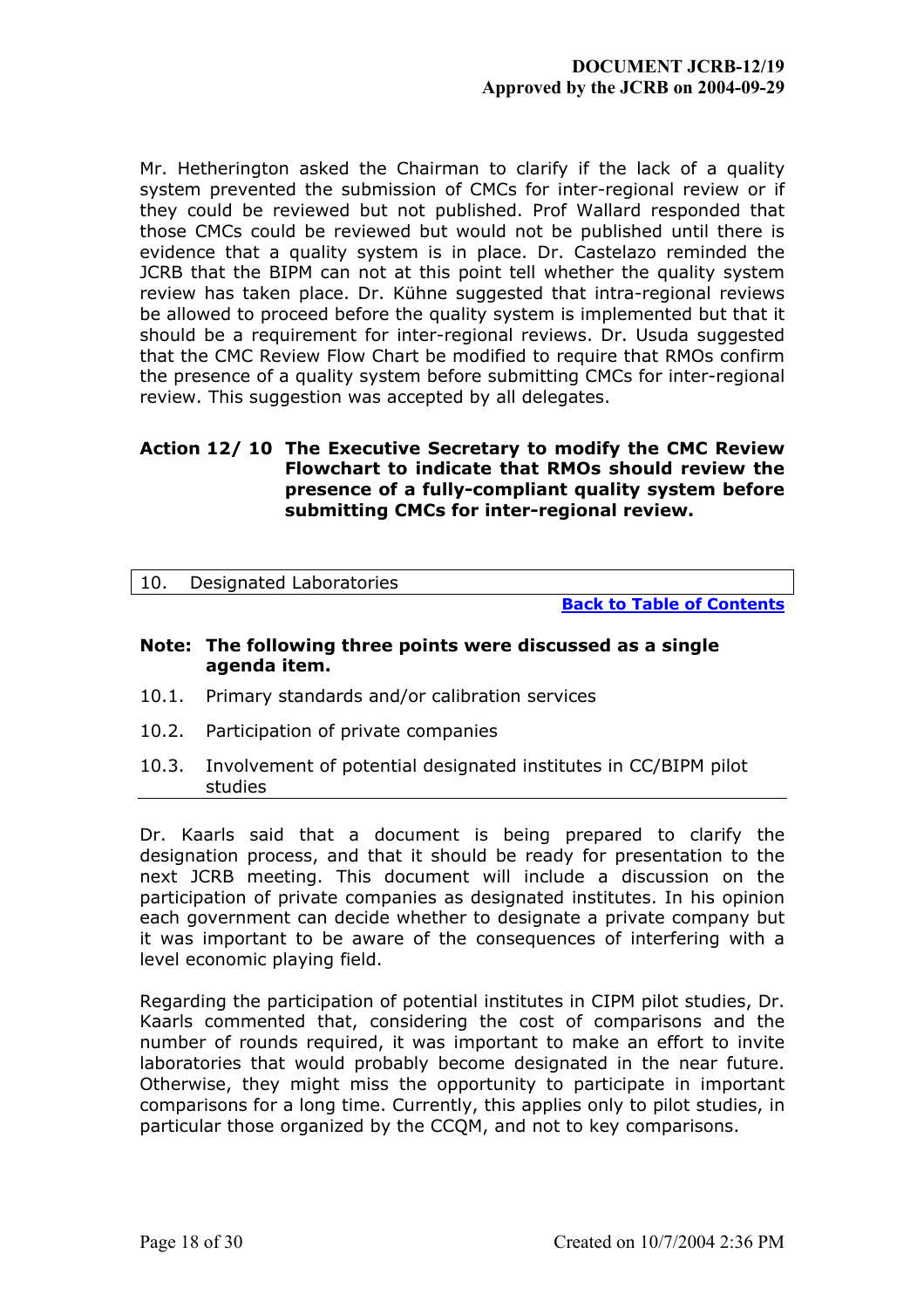# **DOCUMENT JCRB-12/19 Approved by the JCRB on 2004-09-29**

Dr. Kühne inquired how a laboratory attains the status of "potentially designated institute" and, consequently, the right to participate in these pilot studies. Prof. Wallard commented that they are competent laboratories but that their results are not considered when computing a key comparison reference value. Mr. Hetherington asked whether it would not be more convenient to ask these laboratories to participate first in RMO pilot studies. Dr. Kaarls responded that, in the case of the CCQM, samples could be sent to many additional laboratories without affecting the work of the members. Prof. Wallard added that this practice was especially important in new areas like medicine and food, where many governments have yet to designate laboratories for participation in the MRA.

Ing. Mussio pointed out that it was important not to invite a laboratory to participate without the consent of the appropriate authority in the country. Dr. Kaarls agreed. Then, Ing. Mussio asked the Chairman how often a country needed to designate an institute to maintain its status in the MRA. Prof. Wallard responded that, according to the text of the MRA, a designated institute retains its status until its government revokes it. There is no need to renew designations.

Dr. Carpenter asked if the CMCs from any laboratory which had had its designation is revoked would be removed from the KCDB. Prof. Wallard also commented that the MRA does not allow for publication of CMCs from two laboratories in the same country.

Dr. Carpenter asked how the authority responsible for designating institutes is identified. Dr. Kaarls responded that this is done at the time of the signature. He recommended that RMOs verify this point because they are closer to the NMIs.

The Chairman asked the delegates to send him or Dr. Kaarls an e-mail should they have any suggestion on the practical aspects of participation of designated institutes in CC pilot studies, so that these suggestions would be included in the paper they are writing. Dr. Carpenter suggested that this document should not dictate to NMIs how to proceed in this area. Prof. Wallard responded that their intention was to say that the primary responsibility lies within the government, not necessarily the NMI, and that it is to the country's advantage to have the participation of the appropriate laboratories.

## <span id="page-18-0"></span>11. Additional CIPM MRA Documents

## <span id="page-18-1"></span>11.1. Subcontracting

**[Back to Table of Contents](#page-0-0)**

Dr. Kaarls tabled **[Document JCRB-12/11\(1\)](https://www.bipm.org/cc/JCRB/Restricted/12/12_11(1)_Subcontracting_under_the_CIPM_MRA_Draft_RK_23Jan04.pdf)**. He explained that subcontracting is an important issue in many areas. As an example, in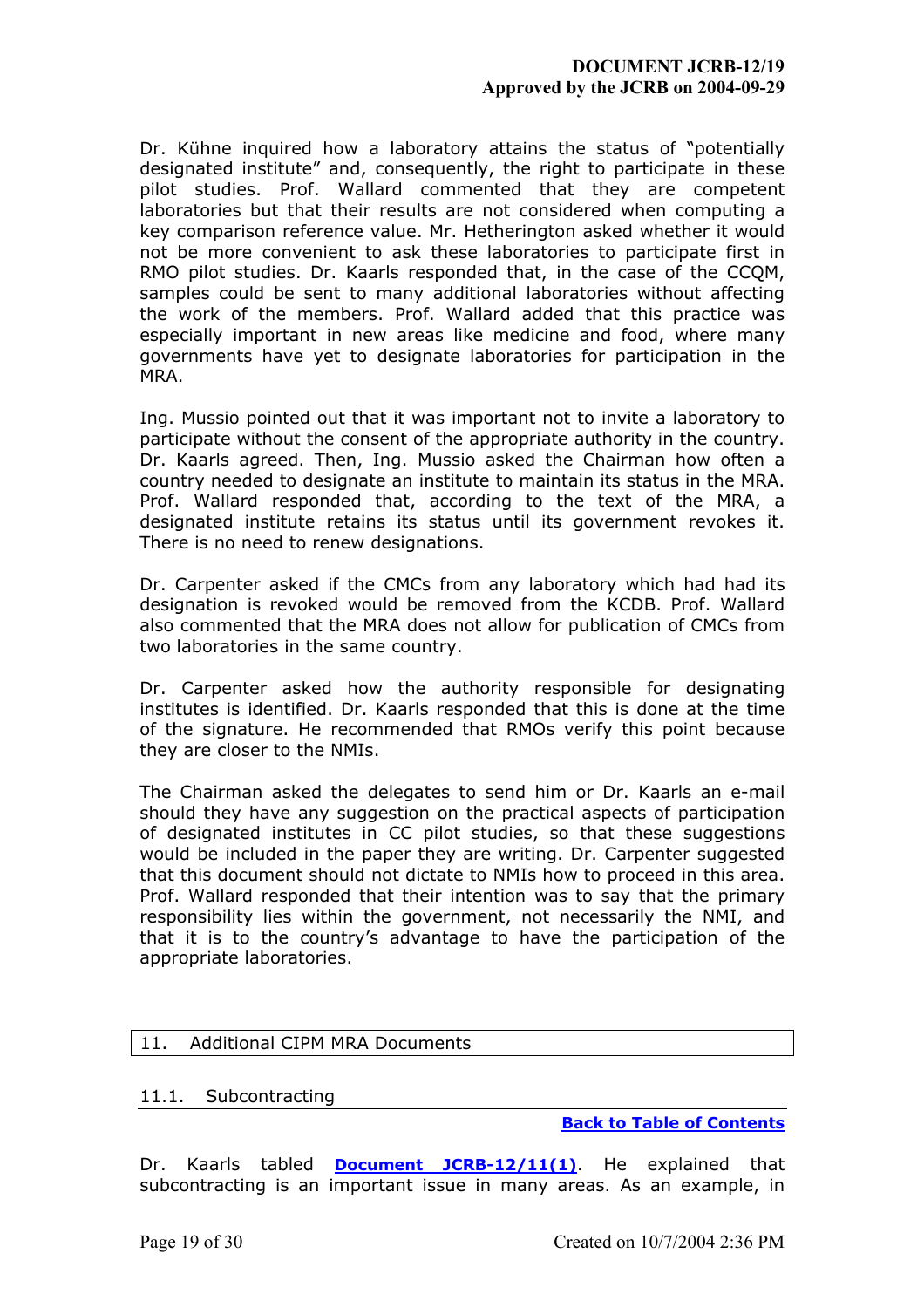chemical metrology, NMIs send samples to *collaborating institutes* to obtain values that are important as a *verification* of the results obtained by an NMI but are not used to certify the reference materials. He proposed that the JCRB decides whether subcontracting should be allowed and, in such a case, what the requirements would be.

He also pointed out that it was not possible for NMIs to meet the requirements of ISO/IEC 17025 on this issue because the standard requires the laboratory to inform the customer in advance when subcontracting will be used.

Dr. Kühne agreed with the idea of subcontracting because, in his opinion, it is impossible for an NMI to own all the facilities or equipment needed to do its work. He added that he would like to show this document to the technical staff at PTB before presenting a formal opinion.

Dr. Kaarls pointed out that the main idea in the paper is that NMIs should not subcontract work if they do not have experience in the field. As an example, Dr. Kühne mentioned that the PTB would like to take advantage of a 2 m length comparator being set up by a private company in Germany, which will have a greater capacity than that of any NMI in the world.

In a subsequent discussion, JCRB delegates presented differing opinions on the meaning of the word "subcontracting" as used in ISO/IEC 17025. For some, the standard allows a laboratory to subcontract only work for which it has capabilities. For others, this was not accurate. Others expressed a preference for the alternative phrase "use of external facilities".

Dr. Imai asked if this concept would be applied to the dissemination of the Avogadro constant and requested time to consult with APMP experts. Dr. Kaarls confirmed that dissemination of the Avogadro constant is an example where subcontracting would apply.

Dr. Sacconi supported a proposal from Dr. Imai to clarify first what we understand by the terms used in the paper. All agreed that the concept is useful and that it is necessary to establish the rules.

# <span id="page-19-0"></span>11.2. Criteria for CRMs to be mentioned in Appendix C

#### **[Back to Table of Contents](#page-0-0)**

Dr. Kaarls tabled document **[JCRB-12/11\(2\)](https://www.bipm.org/cc/JCRB/Restricted/12/12_11(2)_Criteria_for_CRMs_to_be_mentioned_in_AppC.pdf)**. He explained that in the past some laboratories had "certified" reference materials using the results of round robins where some of the participants were not national or designated laboratories. The purpose of this paper is to clarify the conditions under which a CRM can be listed in Appendix C. He pointed out that he received comments on the paragraph about designated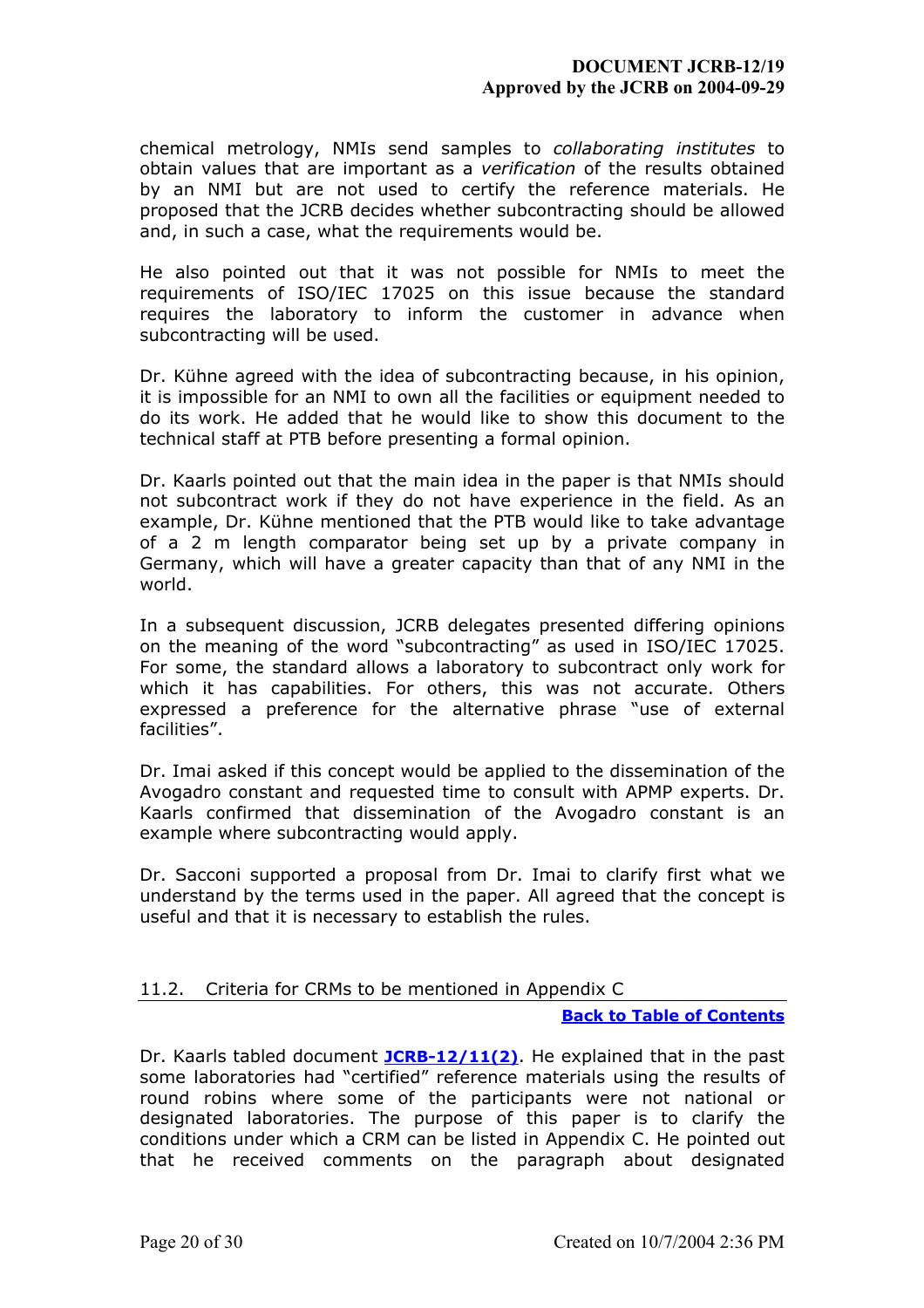laboratories and he will move that to the document he is preparing on the subject.

Dr. Sacconi suggested it was necessary to clarify the meaning of "signatory" and "designated institute". Dr. Kaarls responded that the document presented in the previous agenda item will clarify this issue.

Several delegates indicated that they would need to consult with their technical contacts in the chemistry area and requested the latest version of the documents.

# **Action 12/ 11 The Executive Secretary to coordinate with Dr. Kaarls and circulate the latest versions of documents JCRB-12/11(1) and JCRB-12/11(2).**

Prof. Wallard asked the JCRB members to provide their comments on both documents by the end of July.

# **Action 12/ 12 JCRB Representatives to provide comments on documents JCRB-12/11(1) and JCRB-12/11(2) by the end of July.**

<span id="page-20-0"></span>11.3. Requirements for quality systems based on ISO Guide 34, to be maintained by institutes claiming customer services in Appendix C via CRM's

## **[Back to Table of Contents](#page-0-0)**

Dr. Kaarls pointed out that the requirements of ISO/IEC 17025 are not sufficient to assure confidence in CRMs. He asked the JCRB to agree that ISO Guide 34 should also be required for CRM producers before publishing their CMCs in Appendix C. He added that this Guide is widely accepted in the chemical field and that the CIPM MRA is being criticized for not having included it in its text.

Dr. Imai remarked that it was necessary to explain why Guide 34 was needed in addition to ISO/IEC 17025 and asked Mr. Hetherington if he new how Guide 34 was introduced in EUROMET. Mr. Hetherington responded that he did not know the details. Dr. Kaarls added that he knew for a fact that Guide 34 is widely accepted in Europe.

Dr. Carpenter suggested the use of flexible language in order to avoid the need of further modifications. Mr. Hetherington asked if a different standard would be needed when CMCs in the clinical area are to be published. Dr. Kaarls responded that for the moment ISO/IEC 17025 and ISO Guide 34 are all the documents that need to be mentioned.

### <span id="page-20-1"></span>12. Update on SIM MRA

**[Back to Table of Contents](#page-0-0)**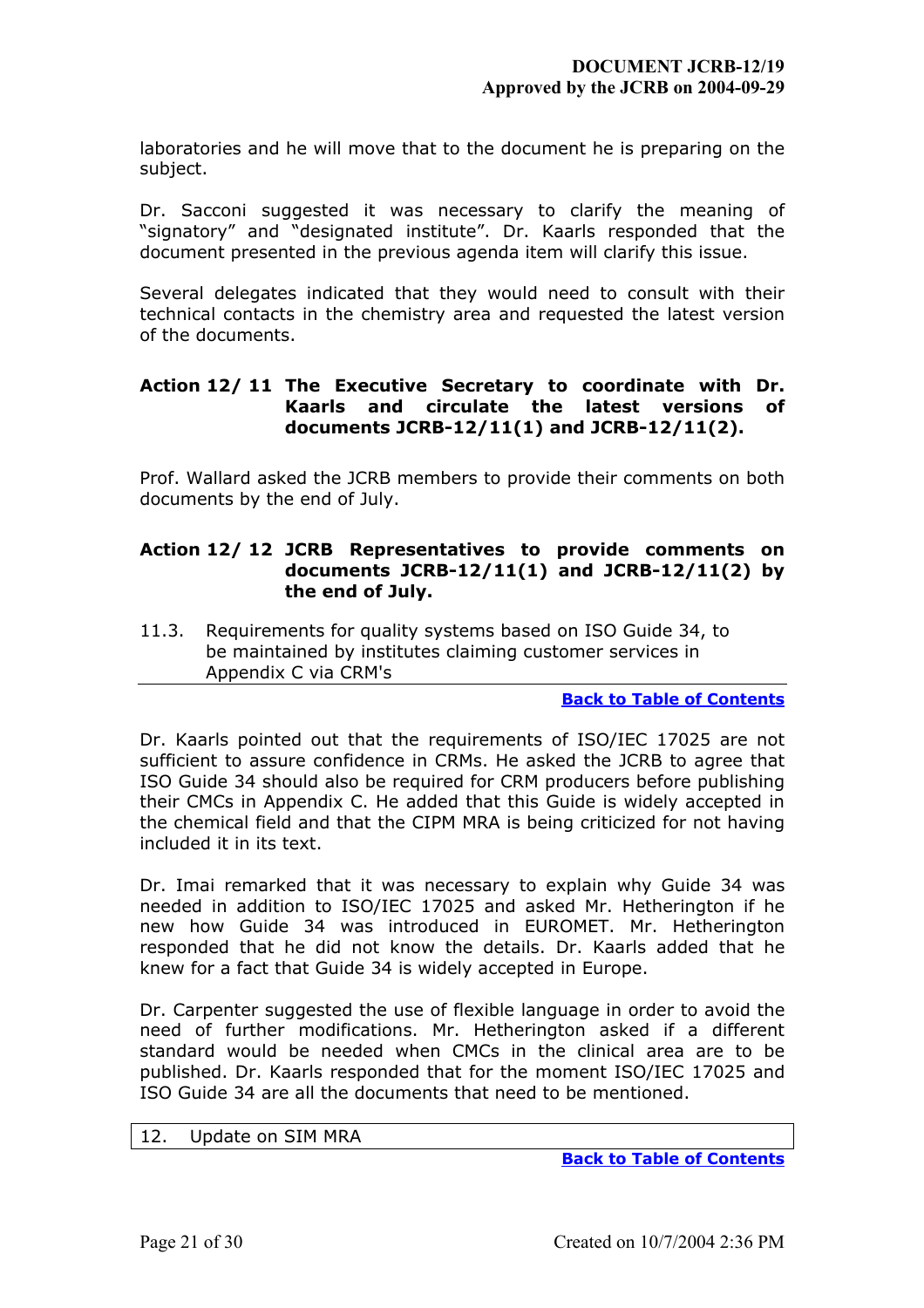Ing. Mussio explained the status of the planned SIM MRA. The intention is to facilitate trade in the Americas but also to allow new NMIs to participate in the CMC review process and encourage them to become Members of the Metre Convention or Associates and sign the CIPM MRA. The text has not yet been drafted but it is expected that it will be considered at their next General Assembly.

Dr. Kaarls asked why the same can not be done within the CIPM MRA if the review criteria will be the same. Dr. Carpenter replied that it is done to reduce the cost for Associates.

Dr. Kühne expressed his opinion that regionalizing the MRA is a dangerous development that could be confusing for ILAC for regulators and for other users.

Prof. Wallard asked if products from countries that participate in the CIPM MRA would be accepted. Dr. Carpenter confirmed that the CIPM MRA will be referenced in the SIM MRA. Actual acceptance of products is up to each country.

Dr. Kühne asked if SIM will stop participating in inter-regional reviews of quality systems and CMCs. Ing. Mussio responded that no change is foreseen for SIM signatories of the CIPM MRA. This will affect only nonsignatories. Dr. Kühne asked if it would be possible for CIPM MRA signatories to publish CMCs not approved for publication in Appendix C. Ing. Mussio answered that that case had not been discussed yet but it was unlikely. The intention was to put a link to the KCDB when referring to CMCs from signatories to the CIPM MRA.

Mr. Lam commented that in his opinion the SIM MRA would create a technical barrier to trade, which is precisely what the CIPM MRA is trying to avoid. Dr. Carpenter responded that the cost involved in signing the CIPM MRA amounted to discrimination against developing countries, which have to join a number of international organizations at great expense.

Dr. Kühne pointed out that it was difficult to understand how any country could not pay 4500 euros and expressed his opinion that this effort is intended to create a technical barrier to trade. Ing. Mussio noted that, in the case of Uruguay, one of the reasons for joining an eventual SIM MRA was that only 5% of their foreign trade is done outside of the Americas.

Dr. Zhagora recalled that twelve republics of the former Soviet Union signed a similar agreement after the USSR ceased to exist. At that time it involved a database with capabilities in calibration verification and type approval, which was very different from the CIPM MRA. He expressed his understanding of the SIM effort and indicated that COOMET is working to set up a similar database for their region.

Prof. Wallard explained that the purpose of this point was not to get involved in a political discussion but simply to obtain information and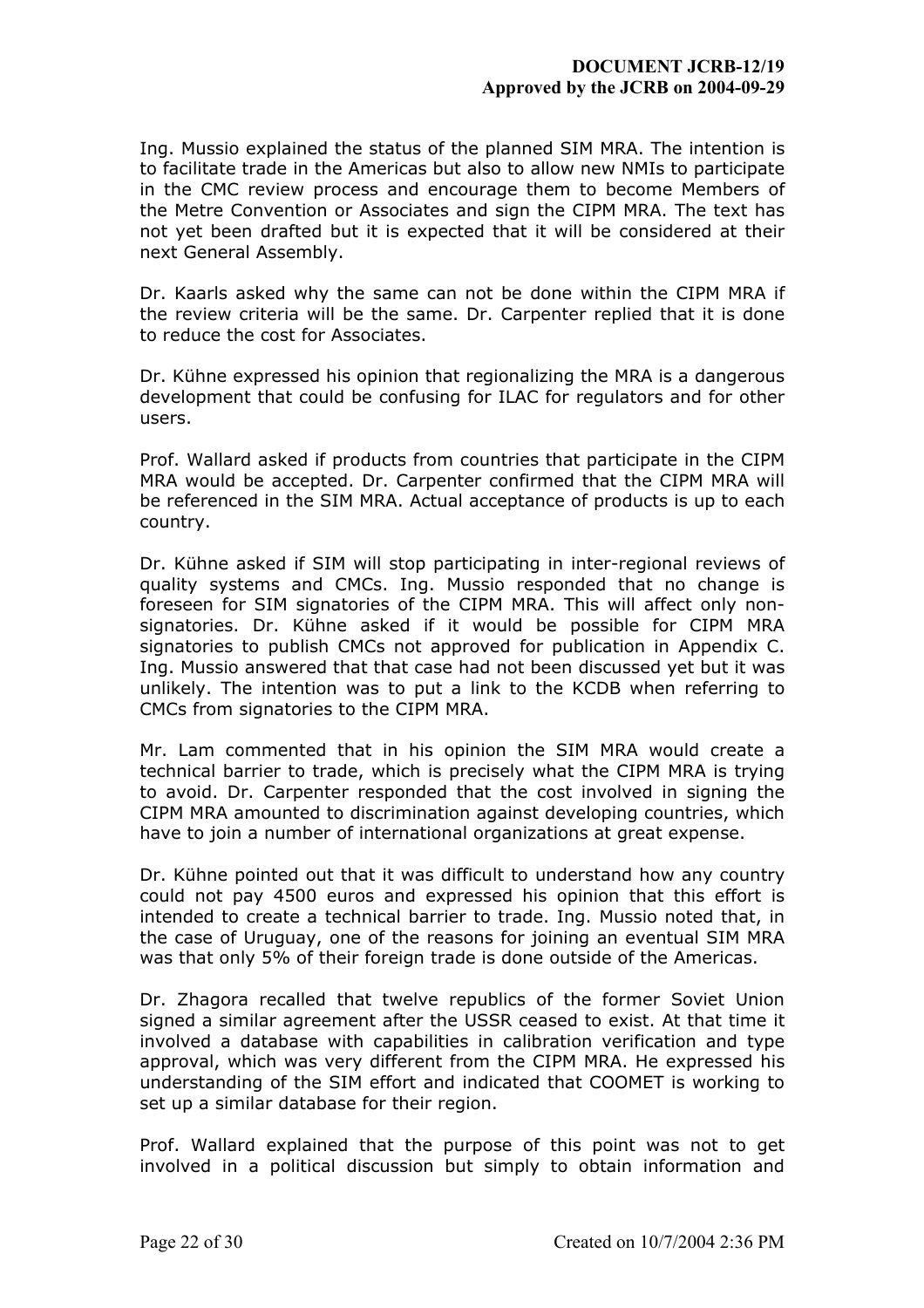asked Ing. Mussio when he thought the MRA would be signed. Ing. Mussio responded that it would probably be signed in two years.

### <span id="page-22-0"></span>13. Progress on JCDCMAS

**[Back to Table of Contents](#page-0-0)**

The Chairman gave the background to the organization and pointed out that there has not been a great deal of progress, in part because the group is looking for a number of regional events where MAS (metrology, accreditation and standards) can be promoted. A non-prescriptive background document is being developed to explain the basic elements of an MAS system. Also a 20-slide Power Point presentation will be developed, which could be used by any of the members in MAS-related events. The OIML General Assembly is a possible venue where this material could be presented at a proposed seminar for developing countries.

The World Bank and the World Trade Organization are being explored as possible partners in this effort. Dr. Castelazo commented that UNIDO made an attempt to organize a JCDCMAS event during its past General Assembly, in December, 2003, but the result was a meeting oriented to issues of particular interest to UNIDO. Dr. Carpenter confirmed this view. Prof. Wallard pointed out that while it is sometimes difficult to align our interests with ISO and UNIDO, cooperation with ILAC and OIML is proceeding very well.

Dr. Kühne recalled the earlier discussion on the financial problems of developing countries and asked if it would be possible to find support for their participation in the CIPM MRA. Prof. Wallard commented that the JCDCMAS does not have funds. If this was considered a priority the JCDCMAS could contact some aid agencies but they normally support time-limited projects.

## <span id="page-22-1"></span>14. BIPM/ILAC Report on joint initiatives

**[Back to Table of Contents](#page-0-0)**

Prof. Wallard informed the JCRB that the BIPM/CIPM holds regular annual meetings with ILAC and OIML. The time spent with ILAC has been expanded this year because of common interests on infrastructure and traceability.

The Chairman added that ILAC and the BIPM/CIPM have realized that the objectives of both organizations are best served if the national metrology systems, in particular NMIs and accredited laboratories, assume some shared responsibilities. The intention is that both organizations will collaborate on a joint statement on responsibilities that apply to both communities. However, recognizing that this document will set policy which is the responsibility of the NMIs, a draft statement will be presented shortly to the NMI Directors and the CIPM in order to obtain their views.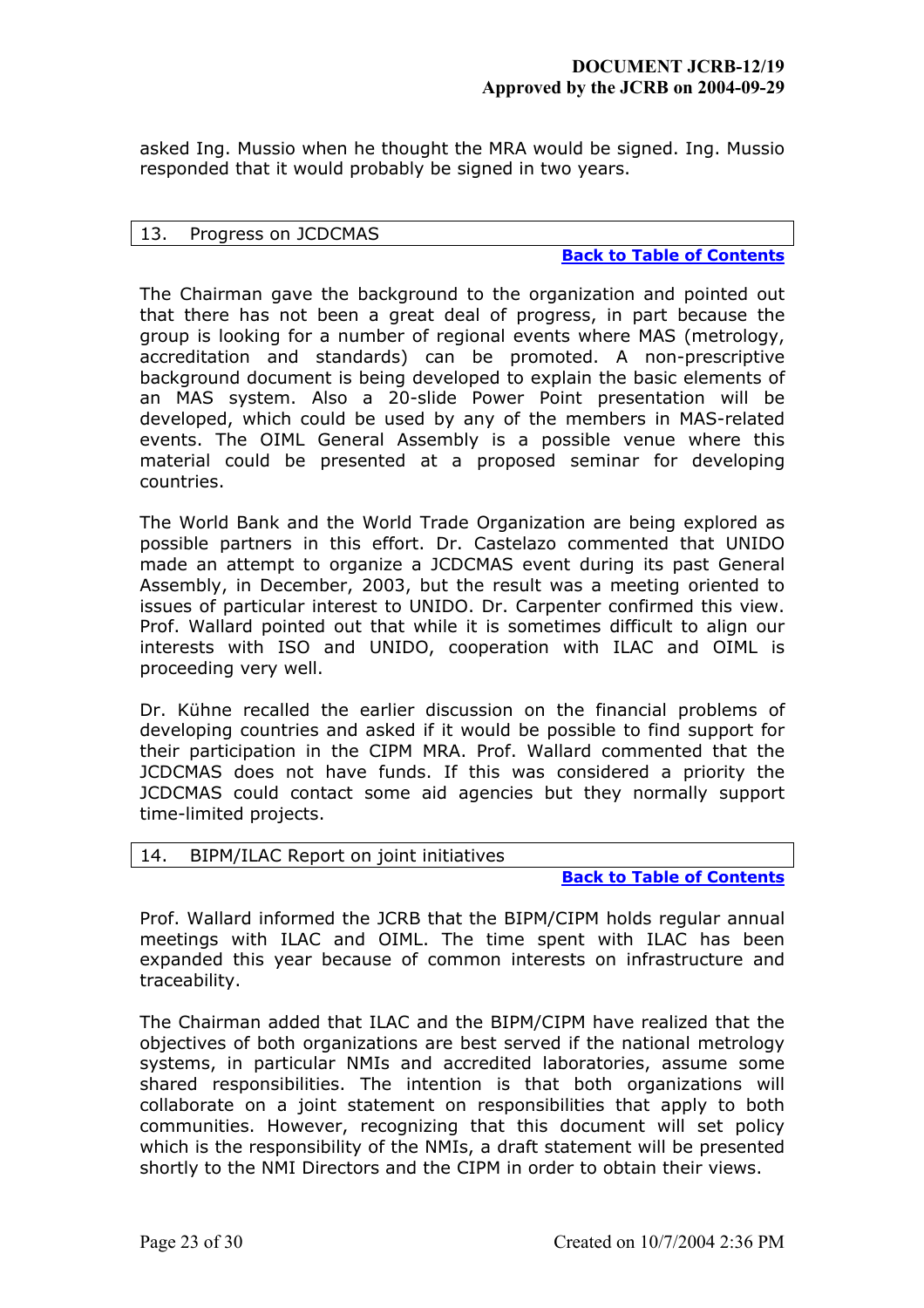Another issue discussed with ILAC has been the possibility of linking key comparisons with proficiency testing, which is a matter of significant concern for regional accreditation organizations.

Prof. Wallard commented that ILAC was interested in learning about how quality systems are reviewed in the framework of the CIPM MRA. Dr. Kühne, who participated in this meeting, explained how this works in Europe and conveyed to the ILAC administration the message that a high level of confidence is achieved with a combination of key comparison results plus assessment of quality systems.

The Chairman added that ILAC continues to be interested in receiving the names of capable assessors for accreditation of NMIs. He asked the JCRB delegates to provide the names of assessors and request NMIs to agree to make public the names of experts who have participated in on-site peerreviews of their laboratories.

The BIPM/CIPM has increasingly close views with ILAC on ISO standards 17001 and 17011, which deal with issues that are the responsibility of both organizations. Prof. Wallard stressed the importance of reacting to proposed standards at an early stage and asked RMOs to inform the BIPM when they identify issues of relevance. Dr. Kaarls added that there was still an opportunity to make editorial changes to FDIS 17011 and that NMIs should contact their ISO representatives to encourage them to propose changes to the definition of calibration as part of conformity assessment. He said that discussions on the impartiality issue in 17001 are going better and that he will participate in a small working group that will meet in June to redraft this proposed standard.

The Chairman concluded his summary informing the JCRB that, in order to facilitate the comparison of scopes of NMIs and accredited laboratories, ILAC has agreed to promote the use of the term **Calibration and Measurement Capabilities** (CMCs) as opposed to **Best Measurement Capabilities** (BMCs). However, they recognize that they do not have the power to impose this term and that changing an old practice in the accreditation community will take some time.

Dr. Imai pointed out that only one year ago ILAC supported the term BMC (Best Measurement Capabilities). However, if their position has changed, he supported taking to the JCGM the proposal to add the term CMC to the third version of the VIM.

Mr. Hetherington commented he was pleased to hear about the BIPM/CIPM/ILAC joint statement because in the past there had been disagreements between EUROMET and EA. He also recalled that EUROMET and EA had tried to link comparisons with proficiency tests and found it was not possible at this stage until these is a clear policy in place by Accreditation Bodies nationally. He added that the calibration guidance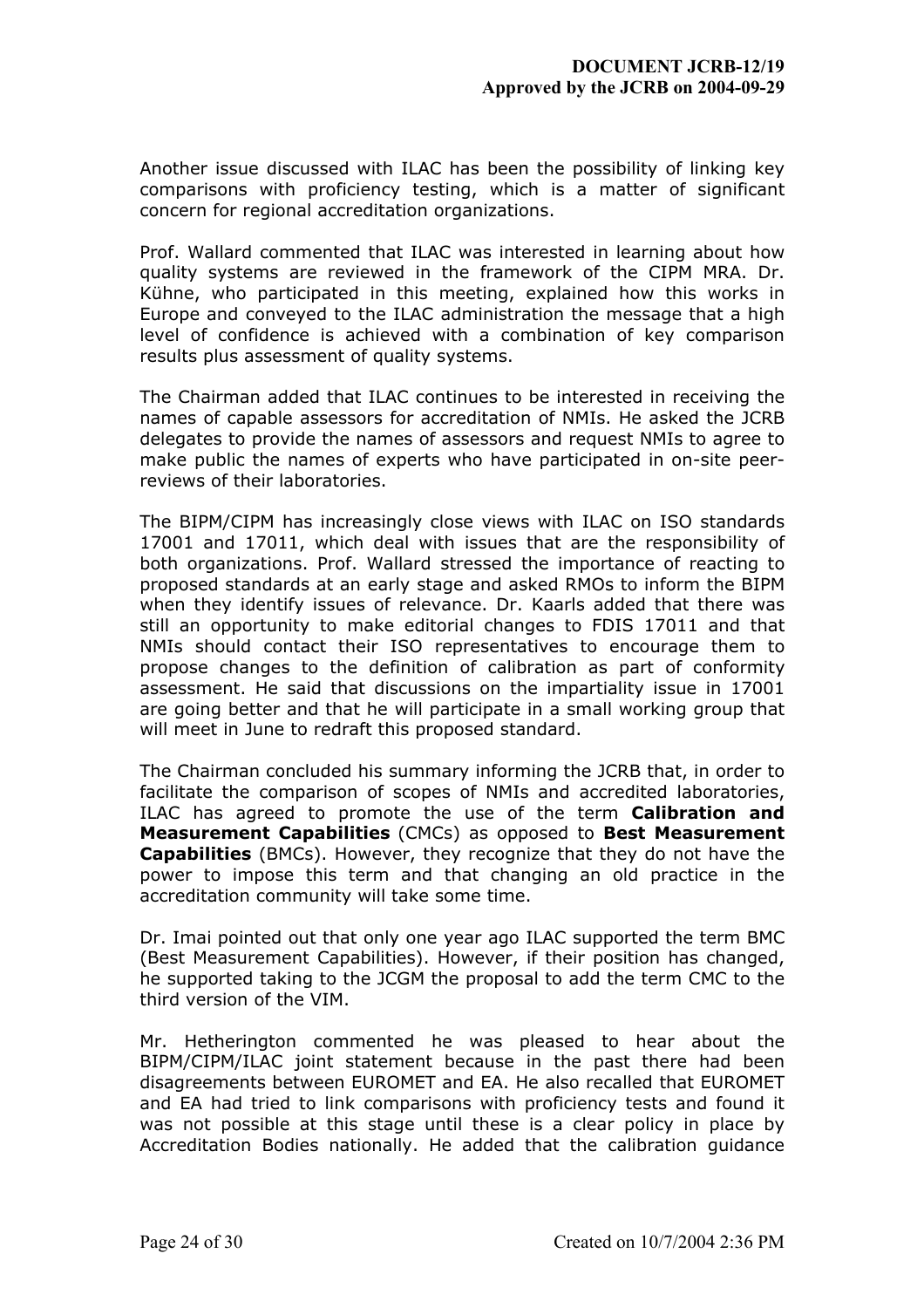documents formerly published by EA will now be the responsibility of EUROMET and they will shortly be available in their web page.

In response to one of Mr. Hetherington's remarks, Dr. Kaarls pointed out that the IMEP program, run by IRMM in Europe, has been successful in linking over 100 laboratories in a proficiency test with CCQM key comparisons.

Dr. Kühne and Mr. Lam expressed their support for the good relationship being developed between the BIPM/CIPM and ILAC.

#### <span id="page-24-0"></span>15. Progress on JCTLM

## **[Back to Table of Contents](#page-0-0)**

Dr. Kaarls informed the JCRB that there has been a significant progress in the work of the JCTLM. BIPM, ILAC and IFCC signed an agreement at the end of 2003 with the support of the WHO, which can not yet sign due to legal restrictions. The main driving force is the EU directive on in-vitro diagnostics and participants include industry associations, regulators in different parts of the world, as well as standardization and quality assurance organizations.

The three signatories and the WHO as an observer have formed an Executive Committee, Chaired by Prof. Thijssen, with the Secretariat provided by the BIPM. Two Working Groups have been set up. WG 1, jointly chaired by Dr. May and Dr. Schimmel, is charged with drafting a list of accepted reference materials of higher order. WG 2 is chaired by Dr. Siekmann and is involved with developing a system of reference laboratories which will be the nucleus of a wider network of clinical laboratories. WG 1 subdivided its work into ten subgroups, each one looking at different categories like hormones, coagulation factors and others that are important for the clinical community.

Two lines of traceability have been identified. Whenever this is possible, traceability to the SI should be established. For biological activity traceability is established to WHO international units, which are not ideal because they are not stable. Therefore, this will continue to be a matter for scientific development.

The first list will be published by the BIPM but there will be a meeting to discuss the second list because there is not yet an agreement on the matter. Other issues being discussed are quality systems and the organization of comparisons.

Dr. Ignacio Hernandez, as an observer from CENAM, inquired if the JCTLM minutes were publicly available. Prof. Wallard responded that some may not be but that this will need to be verified with the partner organizations.

# **Action 12/ 13 Prof. Wallard to ask JCTLM partner organizations if meeting minutes can be openly distributed.**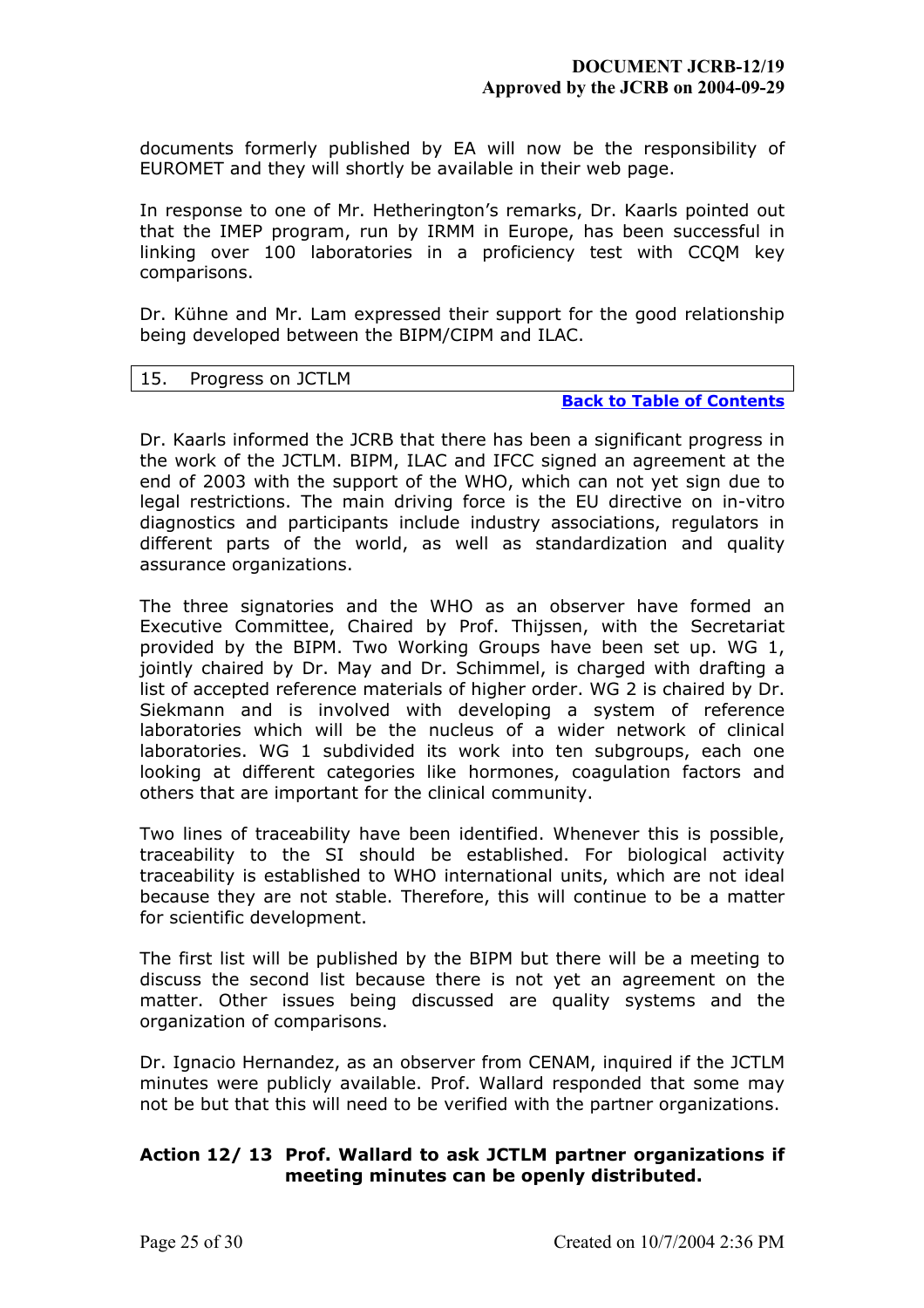**[Back to Table of Contents](#page-0-0)**

<span id="page-25-0"></span>Prof. Wallard informed the JCRB on the work of the two JCGM working groups on the GUM and on the VIM.

The GUM is not being revised but it will be supplemented by separate documents. Participating organizations are currently asking their constituencies to comment on these new supplements. The BIPM is taking the view that these documents are not copyrighted by ISO and it is its intention to make them available in its web page.

The VIM is being revised with the intention of making a minimal number of changes. The new document will include concept diagrams aimed at showing the interrelationships between the terms.

Dr. Imai commented that JCGM-WG1 (GUM) is preparing six supplemental documents. One of them will be an introductory guide for engineers in industry and young scientists in NMIs, which will be based on a document developed by NPL. Another supplement will deal with the issue of modelling for estimating uncertainty.

**NOTE:** Dr Imai reported after the meeting that the first Draft Supplement for the GUM, "Numerical methods for propagating probability distributions", has been edited in WG1 and will soon be distributed to JCGM-member organizations and NMI directors to collect their comments.

<span id="page-25-1"></span>

|--|

**[Back to Table of Contents](#page-0-0)**

<span id="page-25-2"></span>17.1. Promotion of the CIPM MRA to regulators; use of logo and statement

**[Back to Table of Contents](#page-0-0)**

The Chairman stated that the MRA has reached a state where it can begin to be promoted with regulators. The MRA has attracted the attention of regulators in Europe. At a recent meeting with US regulators organized by NIST, several agencies, including those responsible for electrical standards, expressed their interest in the use of accredited laboratories and in international MRAs such as the ILAC Arrangement and the CIPM MRA, while others, like the FDA, seemed to be less aware of its importance.

Dr. Usuda tabled **[Document JCRB-12/17\(1\)](https://www1.bipm.org/cc/JCRB/Restricted/12/12_17(1)_Logo_proposal.pdf)** where NMIJ expresses its concern over the design of the logo proposed by the BIPM. According to the Director of NMIJ, the design suggests that it is the BIPM which issues or recognizes the certificate. Therefore, he proposes an alternative design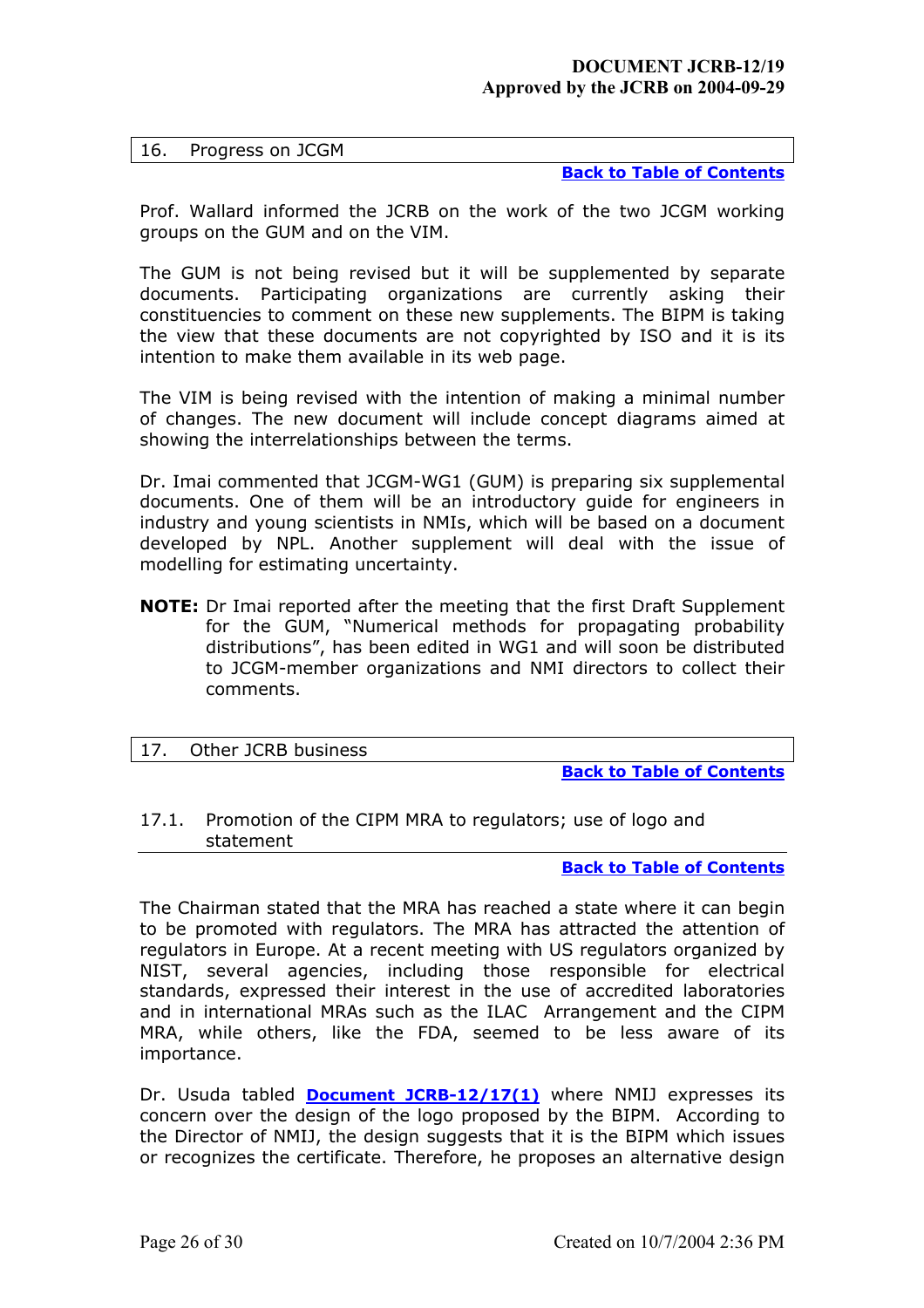that includes the names of the five RMOs currently represented in the JCRB.

Mr. Hetherington commented that the RMO names would not help to change this image and that it was necessary to come up with a simpler and clear design. Dr. Sacconi asked why we did not use the logo of the Meter Convention. Prof. Wallard responded that it is a very complex design that requires a large amount of computer memory in order to be correctly displayed. Mr. Lam suggested that it was necessary to decide if the logo could also be used in correspondence.

Dr. Hector Nava, Director of CENAM and an observer at this meeting, pointed out that smaller NMIs cannot afford to have two kinds of certificates because it is difficult to explain to their stakeholders and asked if the logo would be only a recommendation. Prof. Wallard responded that the use of the logo will indeed be only a recommendation.

The Chairman then asked the JCRB members to prepare their recommendations on the design and possible uses of the logo.

# **Action 12/ 14 RMO Representatives to prepare for the next meeting proposals on the design and possible uses of the CIPM MRA logo.**

## <span id="page-26-0"></span>17.2. MERA: A presentation and status report from EUROMET

#### **[Back to Table of Contents](#page-0-0)**

Mr. Hetherington made a presentation on the MERA project, an initiative by EUROMET to coordinate its national metrology infrastructures. This presentation is available as **[Document JCRB-12/17\(2\).](https://www1.bipm.org/cc/JCRB/Restricted/12/12_17(2)_MERA_JCRB_12_Draft2.ppt)**

## <span id="page-26-1"></span>17.3. Topics for the next JCRB

**[Back to Table of Contents](#page-0-0)**

The Chairman proposed a the following topics:

- a presentation of the QS review processes in RMOs
- a presentation of the QS of the BIPM
- subcontracting, etc.
- progress on the relationship with ILAC

## <span id="page-26-2"></span>18. Date and place of next meeting

**[Back to Table of Contents](#page-0-0)**

The 13th JCRB meeting will be held at the BIPM on 29 September, all day, and half of 30 September, 2004. A Directors meeting will start in the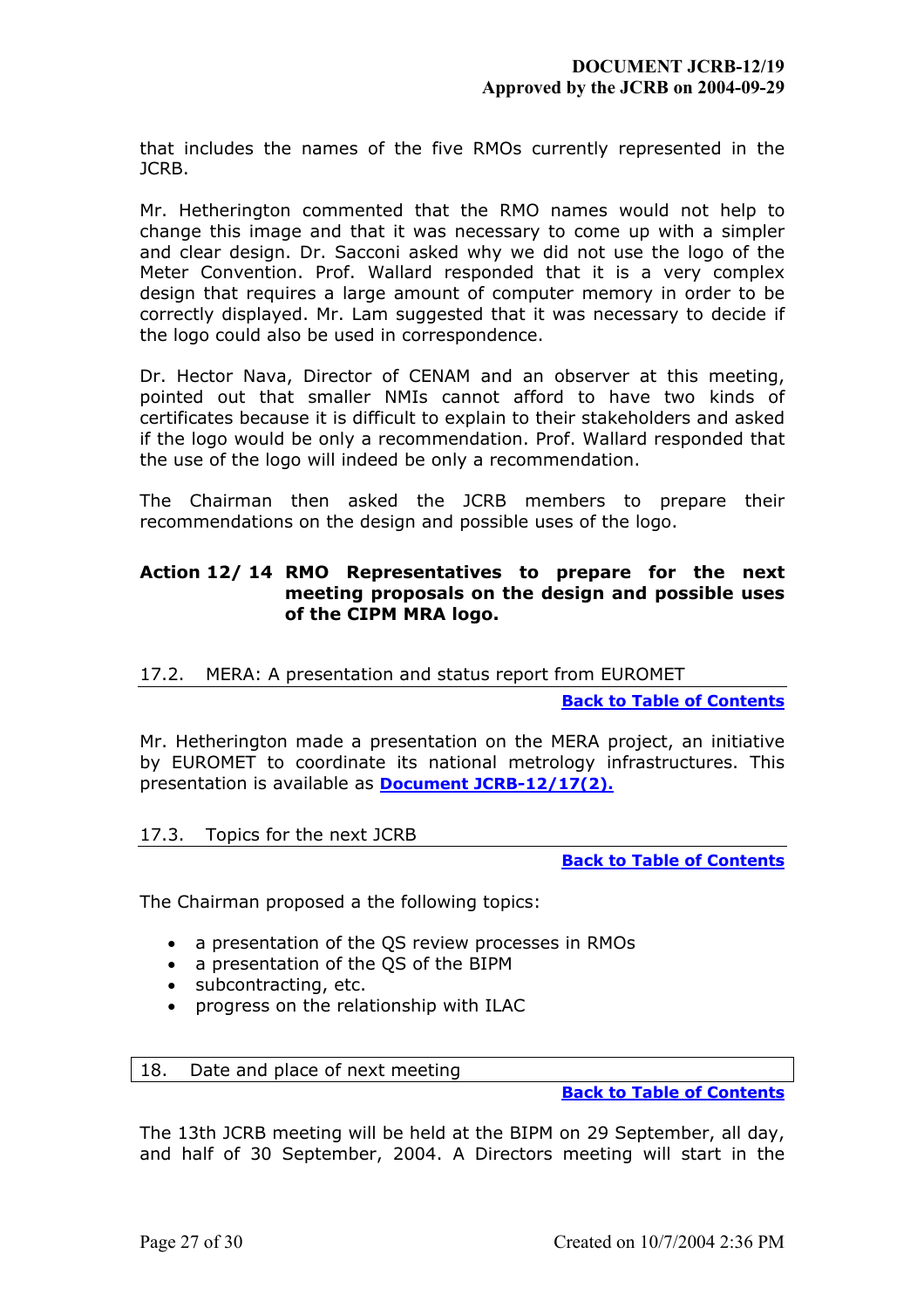afternoon of 30 September and will continue on 1 October, all day. Associates to the CGPM will be invited to this second meeting.

The 14th meeting of the JCRB will take place in Minsk, Belarus, on 11-12 May, 2005.

### <span id="page-27-0"></span>19. Close of meeting

**[Back to Table of Contents](#page-0-0)**

The Chairman thanked all attendees and especially Dr. Nava Jaimes for his kind invitation to host the meeting in CENAM.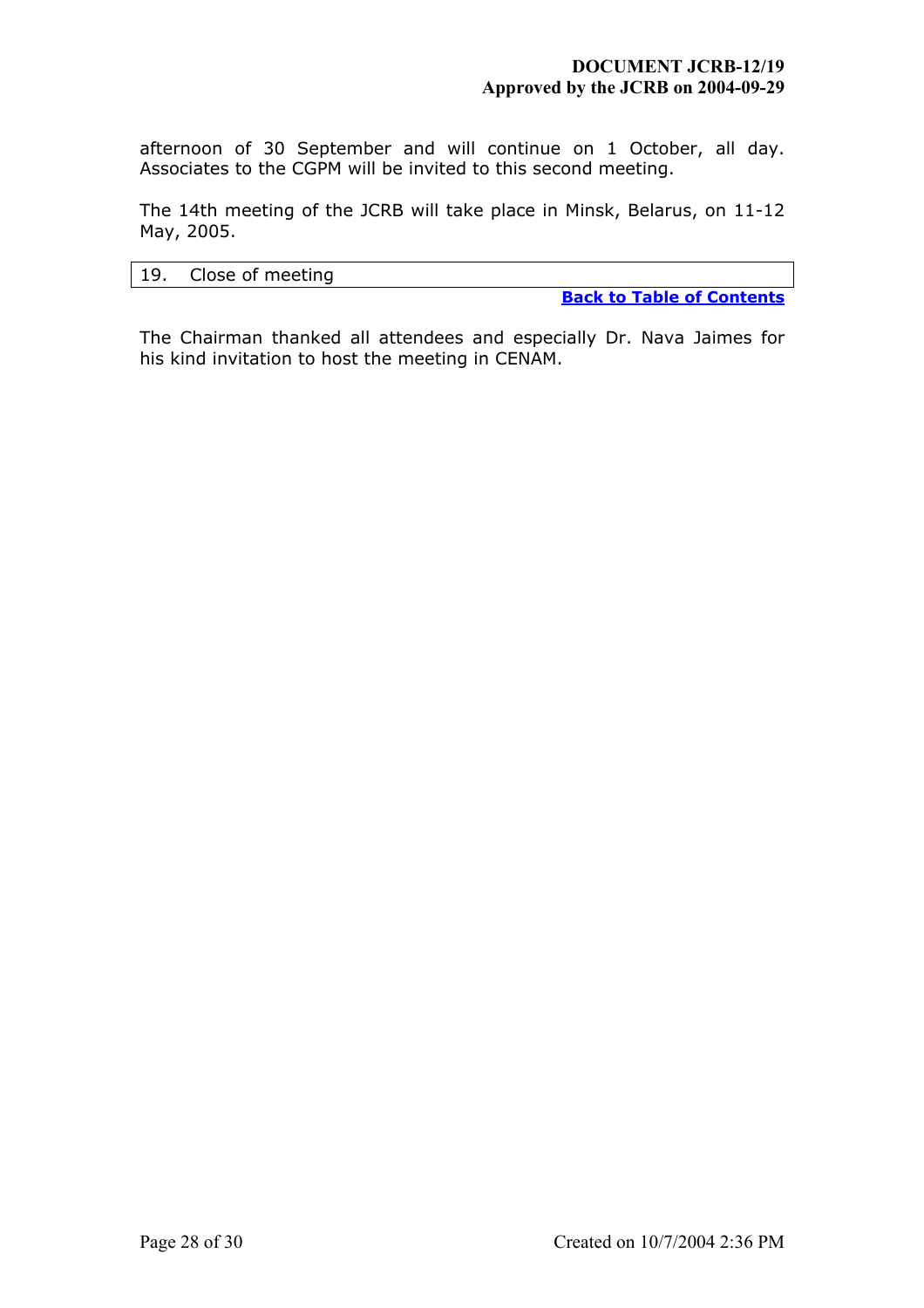<span id="page-28-0"></span>

| 20. Summary of action items |                                                                                                                                  |  |  |
|-----------------------------|----------------------------------------------------------------------------------------------------------------------------------|--|--|
|                             | <b>Back to Table of Contents</b>                                                                                                 |  |  |
|                             | <b>Action 12/1 The Executive Secretary to draft and distribute an</b>                                                            |  |  |
|                             | <b>Excel file on the status of CMC reviews every month</b><br>until this report is available on line.                            |  |  |
|                             | <b>Action 12/2 The Executive Secretary to modify the Flow Chart of</b>                                                           |  |  |
|                             | the CMC Review Process, according to the discussion                                                                              |  |  |
|                             | at the 12th JCRB meeting, and post it in the open                                                                                |  |  |
|                             | section of the JCRB web page.                                                                                                    |  |  |
|                             | <b>Action 12/3 RMO representatives to inform the Executive</b>                                                                   |  |  |
|                             | <b>Secretary if they wish to authorize TC/WG Chairs to</b>                                                                       |  |  |
|                             | communicate directly any RMO decision concerning<br><b>CMC reviews.</b>                                                          |  |  |
|                             | <b>Action 12/4 The Executive Secretary to send a reminder to all</b>                                                             |  |  |
|                             | TC/WG Chairs that they should keep RMO                                                                                           |  |  |
|                             | representatives informed of all actions concerning                                                                               |  |  |
|                             | <b>CMC reviews.</b>                                                                                                              |  |  |
|                             | <b>Action 12/5 The Executive Secretary to request a modification of</b>                                                          |  |  |
|                             | the CMC review web page, in order to allow the                                                                                   |  |  |
|                             | definition of a different status for old CMC                                                                                     |  |  |
|                             | submissions whose inter-regional review has been<br>abandoned.                                                                   |  |  |
|                             | <u>Action 12/6 The Executive Secretary to post Document JCRB-</u>                                                                |  |  |
|                             | 12/06(2) in the open section of the JCRB web page.                                                                               |  |  |
|                             | <b>Action 12/7 The Executive Secretary to post Document JCRB-</b>                                                                |  |  |
|                             | 12/06(3) in the open section of the JCRB web page.                                                                               |  |  |
|                             | <b>Action 12/8 EUROMET and SIM to report to the JCRB Chairman on</b>                                                             |  |  |
|                             | their TC/WG Chairs proposals for a "fast track"                                                                                  |  |  |
|                             | approval process, for the improvement of published<br>CMCs within the following six weeks (June 18,                              |  |  |
|                             | 2004).                                                                                                                           |  |  |
|                             | <u>Action 12/ 9 Mr. Lam to redraft his document on OS reviews</u>                                                                |  |  |
|                             | according to the discussion in this meeting, and                                                                                 |  |  |
|                             | present it at the 13th meeting of the JCRB.                                                                                      |  |  |
|                             | <b>Action 12/10 The Executive Secretary to modify the CMC Review</b><br><b>Flowchart to indicate that RMOs should review the</b> |  |  |
|                             | presence of a fully-compliant quality system before                                                                              |  |  |
|                             | submitting CMCs for inter-regional review.                                                                                       |  |  |
|                             | Action 12/11The Executive Secretary to coordinate with Dr.                                                                       |  |  |
|                             | <b>Kaarls and circulate the latest versions of documents</b>                                                                     |  |  |
|                             | JCRB-12/11(1) and JCRB-12/11(2).                                                                                                 |  |  |
|                             | <b>Action 12/ 12JCRB Representatives to provide comments on</b>                                                                  |  |  |
|                             | documents JCRB-12/11(1) and JCRB-12/11(2) by<br>the end of July.                                                                 |  |  |
|                             | <b>Action 12/ 13Prof. Wallard to ask JCTLM partner organizations if</b>                                                          |  |  |
|                             | meeting minutes can be openly distributed.                                                                                       |  |  |
|                             | Action 12/14RMO Representatives to prepare for the next                                                                          |  |  |
|                             | meeting proposals on the design and possible uses                                                                                |  |  |
|                             | of the CIPM MRA logo.                                                                                                            |  |  |
|                             |                                                                                                                                  |  |  |